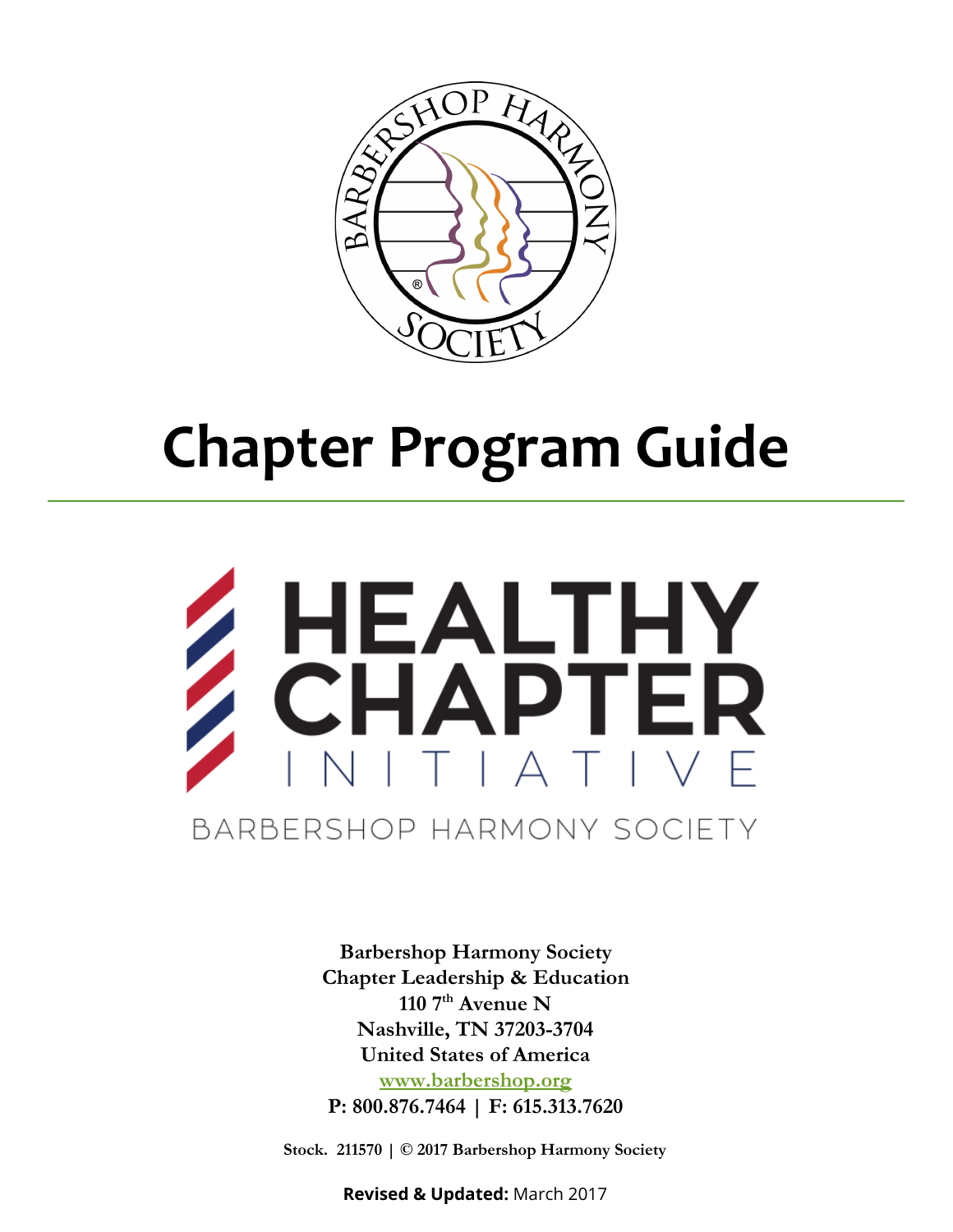# Table of Contents

If viewing electronically, each item in the Table of Contents is a "click-able" link that will automatically bring the viewer to that section of the BHS Chapter Program Guide.

| Introduction                                      | 5              |
|---------------------------------------------------|----------------|
| <b>Chapter Mission &amp; Vision</b>               | 6              |
| The Program Officer (Vice President or Chair)     | 6              |
| <b>Duties</b>                                     | 6              |
| Program Team                                      | $\overline{7}$ |
| <b>Example Program Teams</b>                      | 7              |
| General Program                                   | 7              |
| <b>Interchapter Relations</b>                     | 7              |
| <b>Community Service</b>                          | 7              |
| Social                                            | 7              |
| <b>Quartet Promotion</b>                          | 7              |
| House                                             | 8              |
| <b>Chapter Planning Calendar</b>                  | 8              |
| <b>Balanced &amp; Interesting Weekly Programs</b> | 8              |
| <b>Chapter Performances</b>                       | 9              |
| Polecats & Woodshedding                           | 9              |
| <b>Meeting Night Timing</b>                       | 10             |
| <b>Quartet Programming Ideas</b>                  | 11             |
| Random VLQ (Very Large Quartet)                   | 11             |
| Double quartets, baker's dozens, small groups     | 11             |
| <b>Quartet Activities</b>                         | 12             |
| Quartet Round Robin                               | 12             |
| Novice Quartet Parades and Contests               | 12             |
| <b>Mixmaster Quartetting</b>                      | 12             |
| Push-Out Quartet or Tag-Out Quartet               | 13             |
| Area Quartet Jamboree                             | 13             |
| Handicap Quartet                                  | 14             |
| <b>Quartet Appreciation Night</b>                 | 14             |
| <b>Chapter Quartets</b>                           | 14             |
| <b>Visiting Quartets</b>                          | 14             |
| <b>Comedy Quartet Contest</b>                     | 15             |
| Three and One                                     | 15             |
| Easy Pickin'                                      | 16             |
| Woodshedding                                      | 16             |
| Barberpole Cat Program                            | 17             |
| Volume 1                                          | 17             |
| <b>BHS Chapter Program Guide   Rev. 03-2017</b>   | Page 2 of 36   |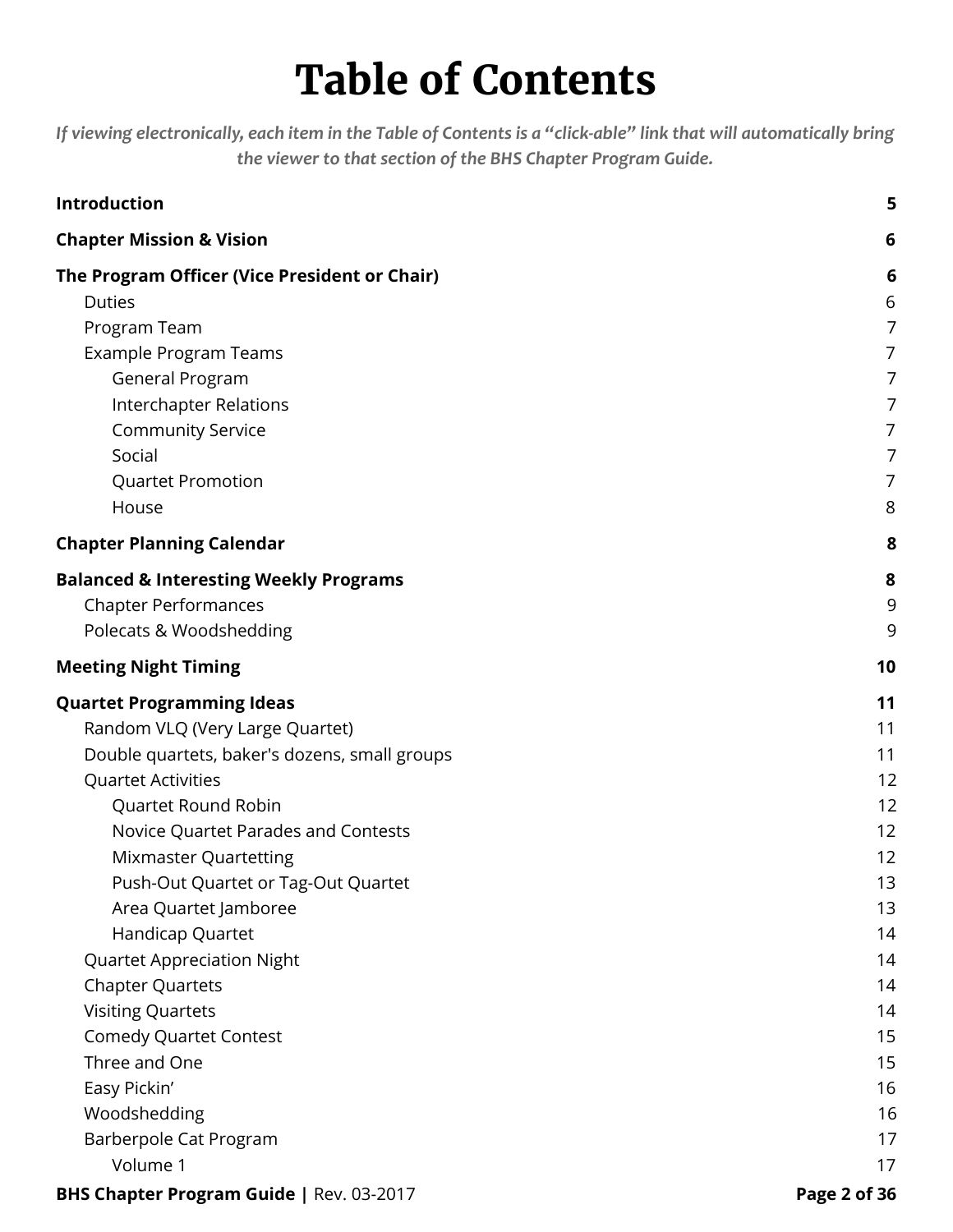| Volume 2                                           | 17 |
|----------------------------------------------------|----|
| <b>Change Partners</b>                             | 18 |
| Chapter Novice Quartet Contest or Chapter Jamboree | 18 |
| <b>Chorus Programming Ideas</b>                    | 19 |
| <b>Chorus Activities</b>                           | 19 |
| <b>Mystery Director</b>                            | 19 |
| Pinwheel Activity                                  | 19 |
| Eighth Wheeling                                    | 19 |
| Lining Up the Parts                                | 19 |
| <b>Sneaky Tag Teaching for Guests</b>              | 19 |
| Choral Confusion                                   | 19 |
| <b>Numbers</b>                                     | 20 |
| <b>Octet Contest</b>                               | 20 |
| From the Four Corners                              | 20 |
| Circle of Friends                                  | 20 |
| Education                                          | 21 |
| Judging Category Information                       | 21 |
| Video Education                                    | 21 |
| <b>General Society Information</b>                 | 21 |
| Chapter Show Exchange                              | 21 |
| <b>General Programming Ideas</b>                   | 22 |
| Pot Luck Supper & Show                             | 22 |
| <b>Hotel Pool Party</b>                            | 22 |
| <b>Dinner Theatres</b>                             | 22 |
| Bonus "Barbershop" Bucks                           | 22 |
| <b>Birthdays and Anniversaries</b>                 | 23 |
| Father-Son-Grandson Night                          | 23 |
| Past President's Night                             | 23 |
| Barbershopper of the Month                         | 23 |
| Invite 'Outsiders'                                 | 24 |
| <b>School Guests</b>                               | 25 |
| Charter Member Night                               | 25 |
| Ladies Amateur Night                               | 25 |
| Old Timers' Night                                  | 25 |
| Visit a Neighboring Chapter                        | 26 |
| <b>Family Night</b>                                | 26 |
| <b>Advertisers Appreciation Night</b>              | 26 |
| Strictly Not-A-Barbershop Night                    | 26 |
| Mystery Night & Fooling Them                       | 27 |
| Lights Out and Listen                              | 27 |
|                                                    |    |
| A Barbershop Founder's Month program               | 27 |
| <b>Chapter Category Example Questions:</b>         | 28 |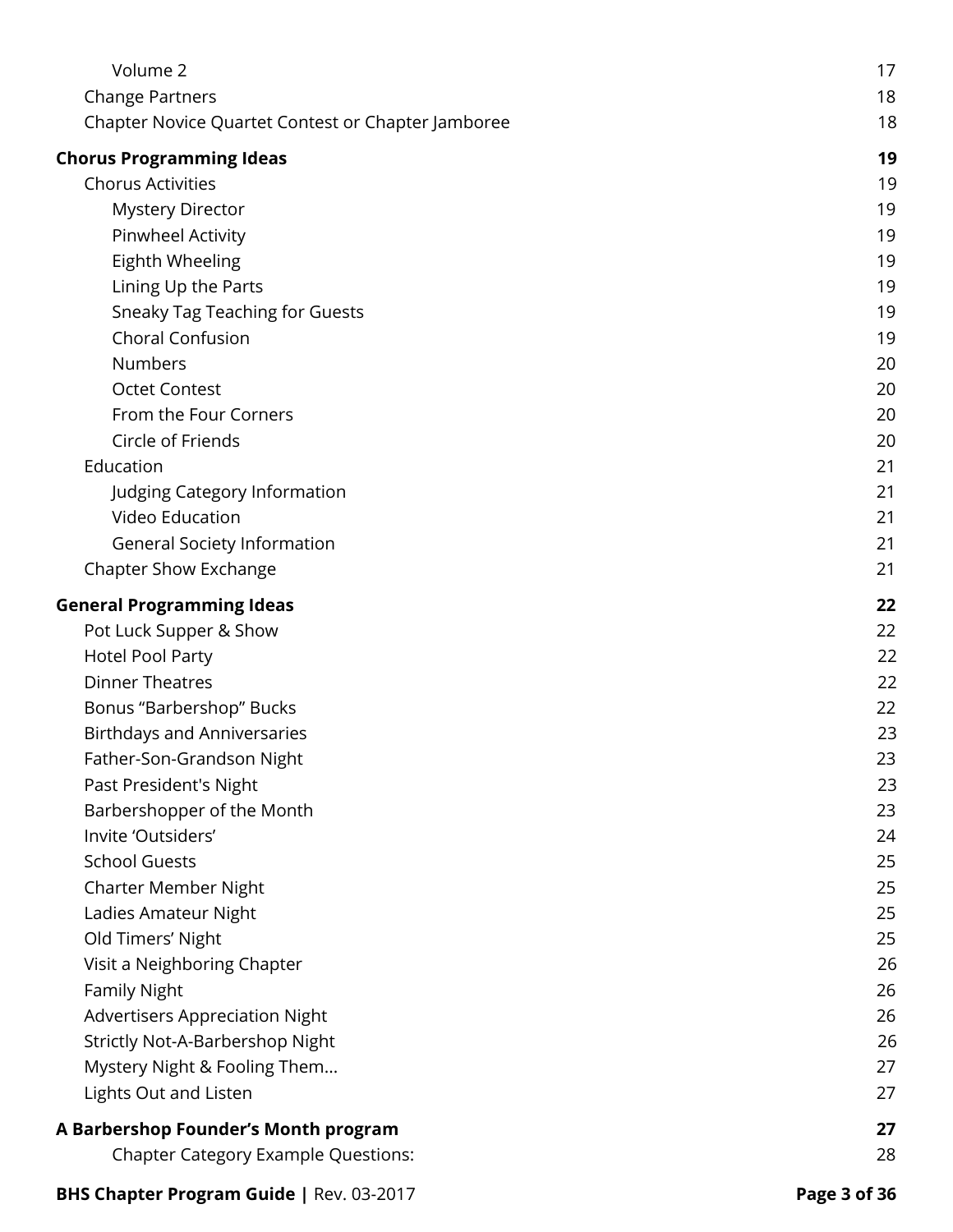| <b>District Category Example Questions:</b>               | 28 |
|-----------------------------------------------------------|----|
| International Category Example Questions:                 | 29 |
| <b>General Category Example Questions:</b>                | 29 |
| Leadership                                                | 30 |
| Effective Leadership                                      | 30 |
| Benefits of Developing Leadership Skills                  | 30 |
| <b>Types of Communication</b>                             | 30 |
| <b>Effective Communication Tips</b>                       | 31 |
| <b>Appendix I. Sample Chapter Planning Calendar</b>       | 32 |
| <b>Appendix II. Sample Chapter Program Survey</b>         | 34 |
| <b>BHS Contact for Chapter Leadership &amp; Education</b> | 36 |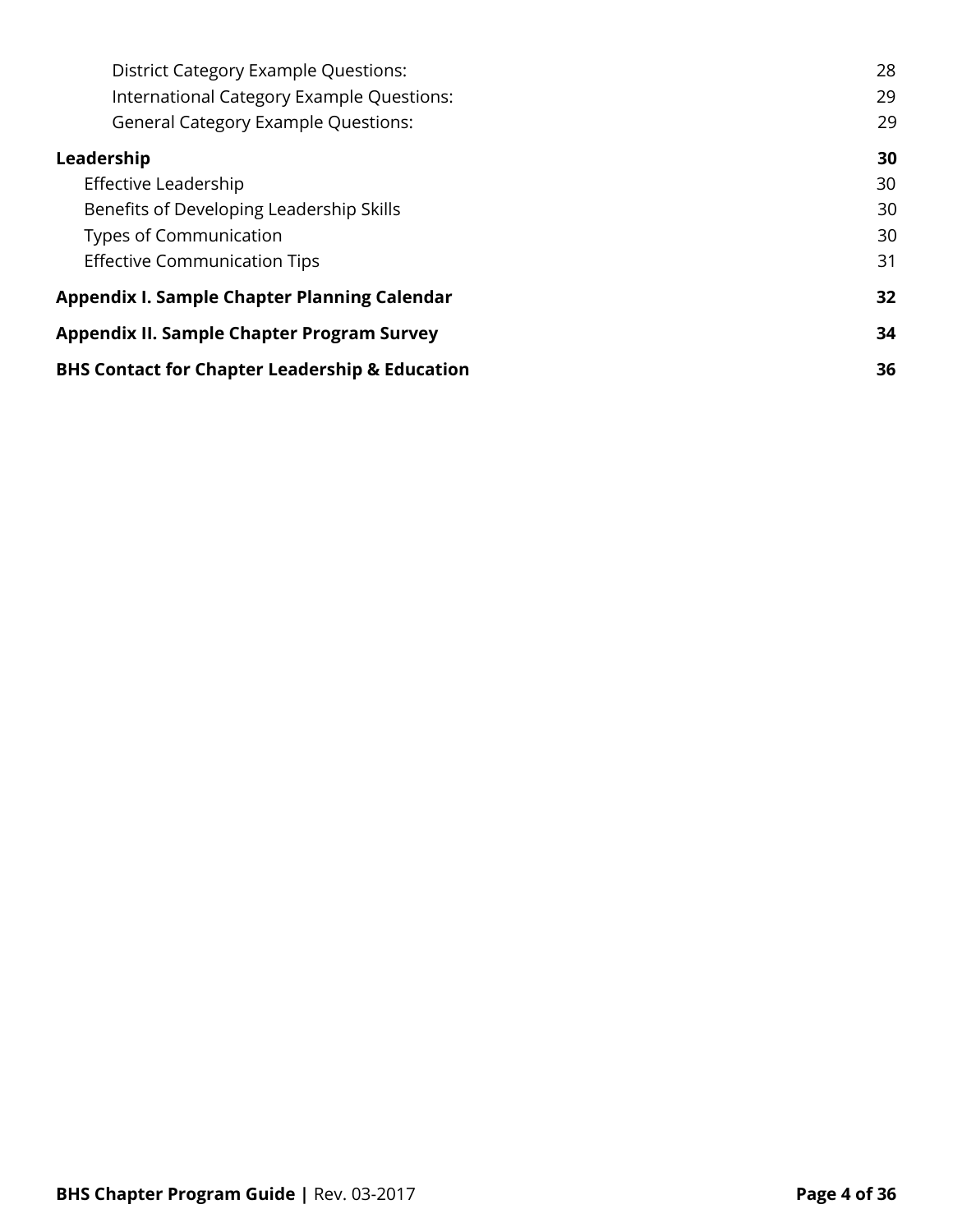## <span id="page-4-0"></span>1. Introduction

Programming of a chapter meeting is an outlet for creating a healthy environment to foster fun and growth of a chapter.

First, the chapter should formulate a plan that meets the chapter musical and entertainment needs. All chapter member needs should be understood, and if possible addressed, so that the result satisfies the majority. No two chapters annual plans need be alike, but each plan should offer variety to every chapter meeting. Every meeting must have a purpose and build week upon week toward the chapter goals. This plan is simple in concept, but takes initial planning to inspire member participation. The Barbershop Harmony Society believes that success is achieved when every chapter member is engaged and feels a sense of belonging and desire to attend their chapter meetings, to continue to be involved in the growth of what the chapter can become.

Most of the time, a visitor or guest are seeking out chapters that are considered "fun" but also are genuine and authentic to who they are in their identity. Programming a chapter meeting, is a way to ensure that is carried out, weekly.

Each chapter program VP and/or program team/committee are responsible to work alongside the chapter leaders and members to identify the chapter's needs and goals, its vision of itself and its mission to become more than it is. Then, identify a year of activity, 52 weeks and fill in the weeks with fun & engaging activities that fit the goals, including activities organized by the District and by other chapters around us.

Similarly, we need to be mindful of community activities that we might participate in and benefit from. Some activities may conflict with others and require rescheduling. Sometimes things come up and the planned activity may need to be replaced or rescheduled. So be it!

It is important to be aware of other choral groups in our area. It's best if we don't schedule annual shows in conflict with them and it can be a lot of fun to produce a joint show with another group.

Chapter Program VP's and teams plan the fun, based upon some of the ideas contained in this guide, ideas developed around us by others and a little bit of common sense. After all, there is a limited amount of time to have fun. So much to do and so little time.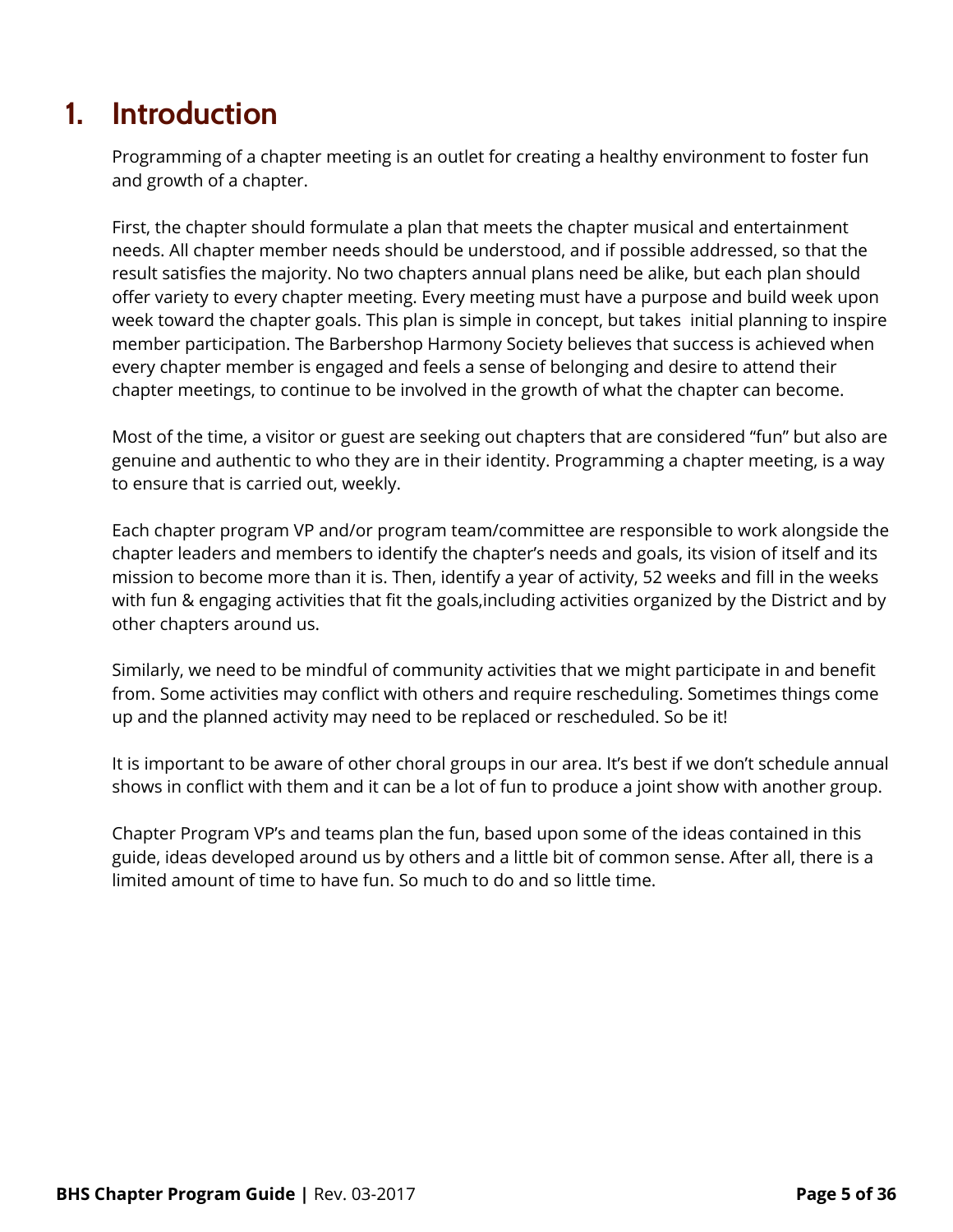# <span id="page-5-0"></span>2. Chapter Mission & Vision

The Society and every District and Chapter in it, needs to identify itself and determine what it wants to become. A vision statement is an image of an existing condition. A mission statement is an explicitly stated goal to work towards. What will success look like? This must be a realistic, credible, well articulated, appropriate, slightly ambitious and responsive plan. This is to be determined by the chapter as a whole.

The Society and each district have identified their Vision and Mission statements. The chapter must do likewise and its members should agree with these statements. Then the chapter can move forward and we can start making plans for the chapter activities.

It is also a good idea to take stock in the members and the amount of talent and commitment they bring to the chapter. Are there aspiring directors among us? Does the membership support an annual show? How many opportunities to perform for the public are enough? Do we have the talent to select or create music? Do we find speakers, actors, designers or promoters in our midst? When we identify our capabilities, we decide what we are capable of. Need some help? Ask the members by using or adapting the sample surveys in this guide, consult with your district leadership, or contact the Society Chapter Leadership & Education team.

# <span id="page-5-2"></span><span id="page-5-1"></span>3. The Program Officer (Vice President or Chair)

### 3.1. Duties

- Develop yearly program of chapter activities.
- Work with leadership and music team to plan enjoyable weekly chapter meeting formats.
- Direct the weekly chapter meeting activities.
- Direct activities of the program inter-chapter relations and community service committees.
- Include a variety of activities, which can involve both members and their families.
- Assist internal public relations officer, keeping members informed about coming events.
- Along with the music committee, promote quartetting within the chapter

The Chapter Program Officer should be a member of the chapter board. This will benefit his credibility and effectiveness. The individual who takes on this task is the member most responsible for the success of the chapter. He organizes, plans and executes the activity plan for the chapter. He promotes chapter activity & solicits support from the members. All members are happier, knowing in advance how to plan their lives around Barbershop harmony, as are the member's families.

To that end, the program officer must spend time organizing a complete annual plan at the beginning of the year. Then he implements this plan, adjusting it as needed as the year rolls along. He helps keep the meeting activity leaders focused on their tasks. He is the chapter stage manager, moving the show along and letting the participants "do their thing." He doesn't have to select or teach the music. He doesn't need to keep track of the members. He only sees to it that every Chapter member can have fun in his own way all year long.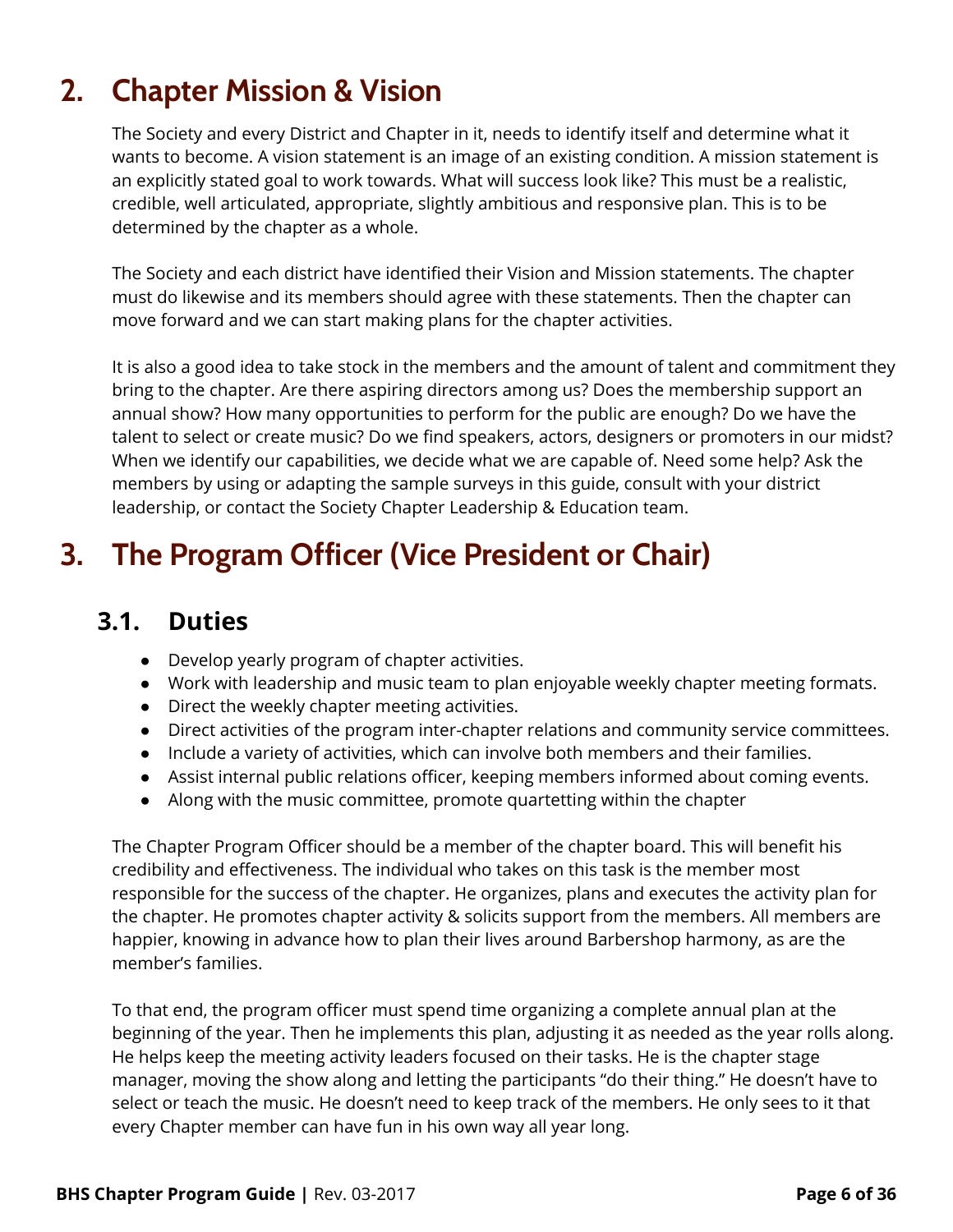### <span id="page-6-0"></span>3.2. Program Team

The program officer cannot accomplish all of this by himself. He must utilize the talents of other chapter members (organizing sub-committees as needed) to implement many activities. The team, which the program officer coordinates, may be large or small, depending upon the chapter size and talent.

The Chapter program officer maintains a close liaison with the Chapter development officer; the Chapter music team, the Chapter public relations (and marketing) officers and the Chapter bulletin editor and Chapter website coordinator (if there is one). Please note that the Chapter, not the chorus, is the operative organization. It also helps if he has a relationship with the Chapter treasurer (a budget).

The key word for the program officer is variety. A well-rounded program, planned well in advance and coordinated with all Society, District other Chapter and Community activities is necessary to satisfy the diverse interests of the Chapter membership. Remember that creativity is a big part of variety. Also things change spontaneously and you may need to change plans at a moment's notice. Line up activities leading up to major activities. That makes for useful programming that answers questions before they come up and allows for more fun.

### <span id="page-6-2"></span><span id="page-6-1"></span>3.3. Example Program Teams

#### 3.3.1. General Program

The Program Team works with the program officer in planning and implementing the non-musical portion of the chapter meeting.

#### <span id="page-6-3"></span>3.3.2. Interchapter Relations

This team promotes involvement with other chapters in the Society. It is to organize joint activities with other chapters. Activity of this kind is valuable to the chapter, for it provides variety, good fellowship and enjoyment of sharing the barbershop experience.

#### <span id="page-6-4"></span>3.3.3. Community Service

This team develops plans designed to acquaint the community with the chapter and its ability to contribute to the community, just as service organizations like Rotary, Lions, Kiwanis, etc. We can also support worthy local projects. A chapter can assist in supporting local activities in many different ways, including its ability to entertain. This can build the respect and support of our communities.

#### <span id="page-6-5"></span>3.3.4. Social

The Chapter Social Team looks after the planning and implementation of social functions of the chapter such as installation banquets, family picnics, barbecues, bowling parties, etc.

#### <span id="page-6-6"></span>3.3.5. Quartet Promotion

Quartets are vital to the health of the chapter as well as the Society. This team, because of its involvement with the musical activities of the chapter, must work closely with the music vice president and the music team. There are many activities that this committee may use to encourage members to get involved in quartetting, either informally at a weekly chapter meeting or in organized, registered quartets.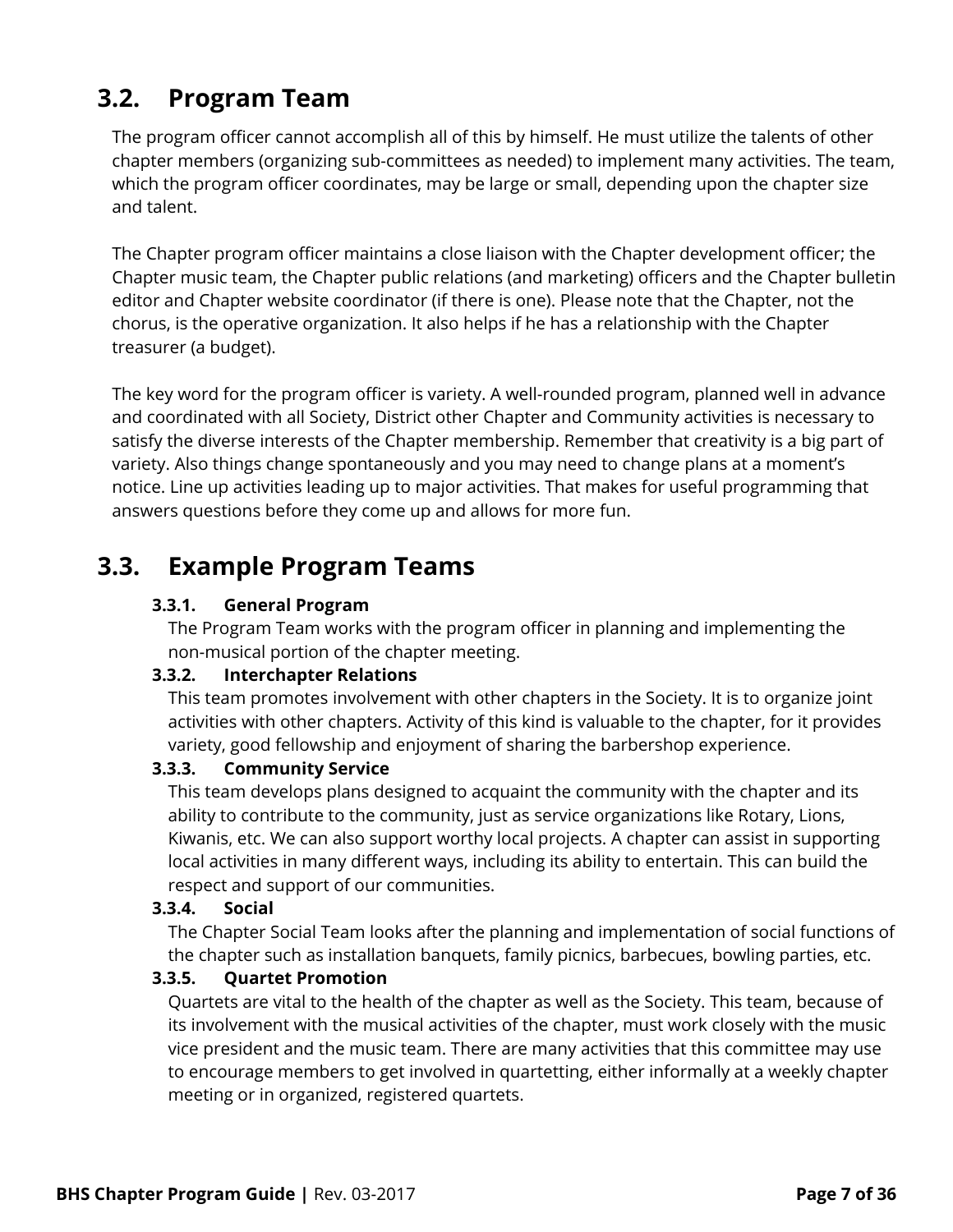#### <span id="page-7-0"></span>3.3.6. House

This team may be any size necessary to support chapter meeting activities and special events. Basically, this team is responsible for opening the hall for meetings, setting up the meeting room, storage of properties and providing for refreshments and the members' comfort & clean up.

# <span id="page-7-1"></span>4. Chapter Planning Calendar

It is a great first step to establish a draft template of an Annual Chapter planning calendar. Potentially, there are 52 opportunities to entice members and potential members to attend your chapter meetings.

Remember, that a strong chorus music program is important, but a chapter is made up of many individuals whose needs vary. A program officer can plan a 52-week program of diverse activity in concert with the musical chapter goals.

To accomplish this, list out your chapter meeting dates, and call out any meetings that may meet on a holiday. Consult with your chapter board and leadership if your chapter should meet on that occasion, skip the meeting, or reschedule to another night.

Next, insert the known major activities. These will include competitions/conventions; chapter shows; known District, Division and Inter-chapter activities; chorus and quartet performances. Also be sure to note major community activities, whether or not the chapter wishes to participate in them (avoid potential conflicts).

A sample planning calendar is available at the end of this guide.

# <span id="page-7-2"></span>5. Balanced & Interesting Weekly Programs

We compete for a man's free time – competing with his time for work, faith, his other spare time activities, other fraternal and musical groups, sports, civic commitments and that of his family and with his easy chair. If we are to successfully gain and hold his interest, we must make our meetings more interesting and entertaining than anything else he is involved in.

From the calendar, count the weeks you have available to you. Note the major activities, when they are and how much time your Chapter needs to prepare for them. You can use these activities to help plan your year.

Please note that you are not devoting the entire night to most of these programs, but that they will be a diversion for at least part of that evening. Please note this is a chapter meeting night and not just a chorus rehearsal. Make sure your music committee is on board with this concept.

We can also dip into resources from the past and into our imaginations. We are looking primarily for 20-30 minute programs to fit into the chapter meeting agenda. Every meeting has a finite number of minutes to fill. It is not up to the chorus director to plan the night's events. Neither would that insure that all members get what they need out of the evening. The director is to look after the musical direction of the chapter chorus (assisted by the music team).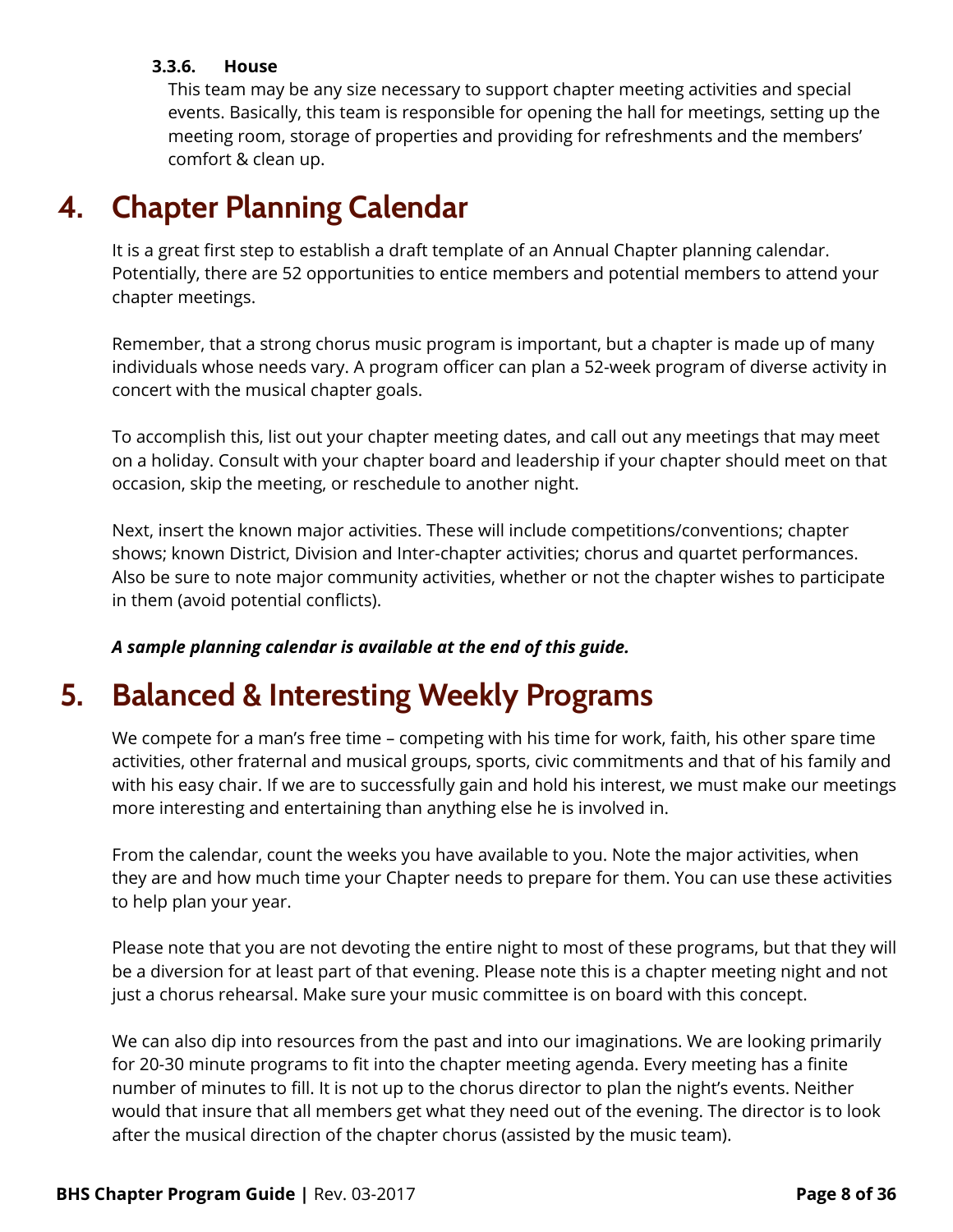### <span id="page-8-0"></span>5.1. Chapter Performances

A chapter performance (show or competition) requires that the participants know words and music and a performance plan, how to behave on stage, when to be where and how to react to the other performers. They need to know what to wear and some "characters" require make-up. They must learn these things and that takes time. Knowing how to perform our musical style takes time as well. Members must understand how to breathe, what a chord sounds like, how to stand not only to hear your part in the ensemble, but also so the audience understands and appreciates the performance as well. It takes time to hear and get used to the barbershop style of music. It takes practice and training. You just identified up to seven program ideas for each event.

### <span id="page-8-1"></span>5.2. Polecats & Woodshedding

Polecat selections are generic songs that most barbershoppers should know. There are ways to train the ear, called woodshedding. There are groups both within the chapter and outside of it, which can demonstrate the technique. There are coaches to help identify means and methods to improve a performance. Quartet activities can be varied and fun. Guest quartets bring variety to meetings. Chapters can gather together to work together and have fun demonstrating their abilities and sharing the hobby with each other. There are also non-barbershop diversions, which can make an evening fun.

All these things take time. This is what you must sort out and present in an organized order, leading up to each event. Identify each activity and plug it into the calendar. Select from ideas listed in this guide or use your imagination and create some variety. Always be aware of timing and potential complications.

Note that any good idea is worth repeating. Use these program ideas (and others) over again as you see fit, but fill in all dates in advance. It is important to have contingency plans to fall back on, if a planned activity falls through.

A chapter planning meeting needs to be held around the first of the year with both outgoing and incoming Chapter officers. It would be advisable to hold the meeting at a different place and time than the regular chapter meeting, where all chapter members may attend. The Chapter Counselor should also be invited for input and to coordinate with District affairs. The years' Chapter activity should be discussed to insure that all members "buy into the plan." Request comments from the chapter members.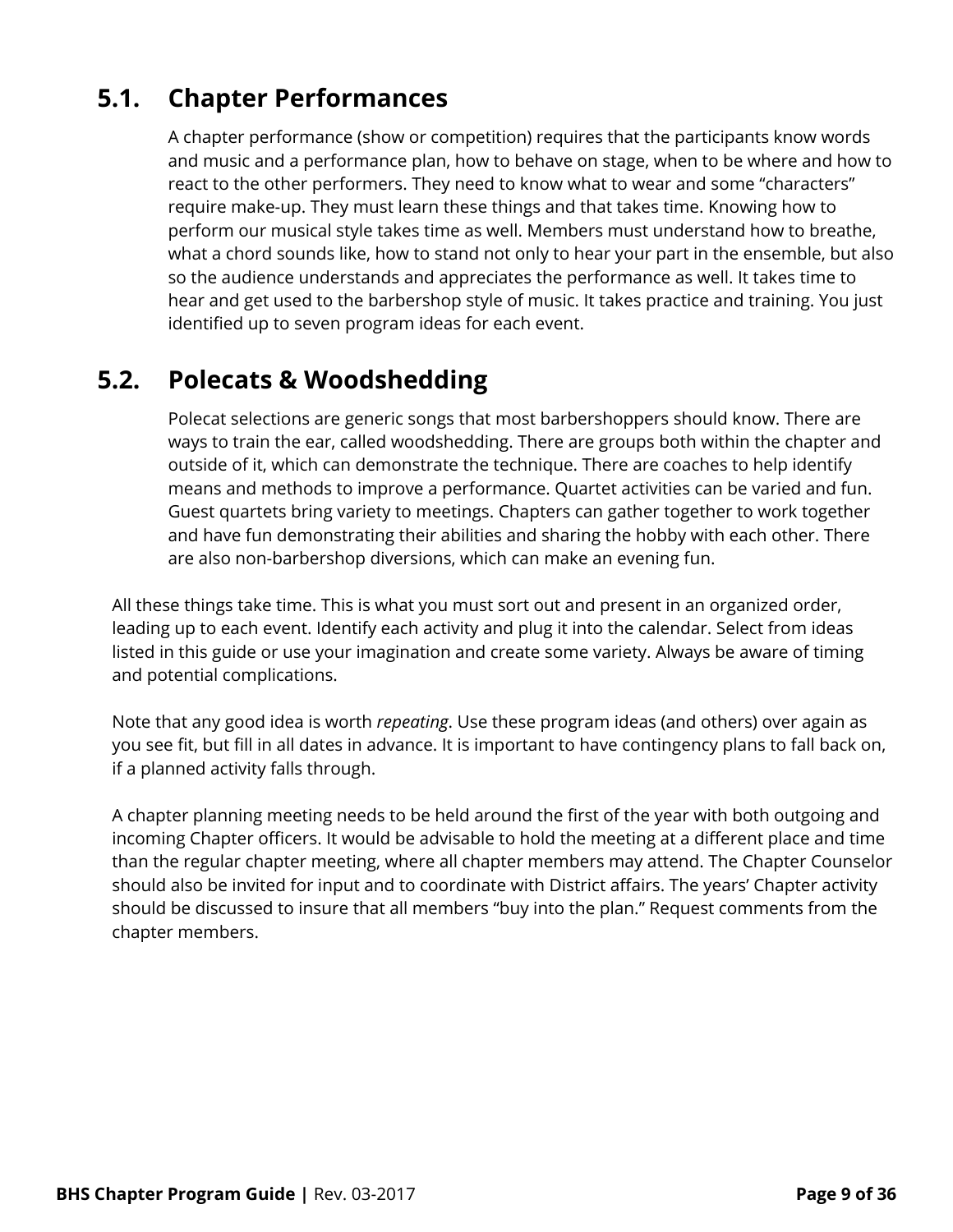# <span id="page-9-0"></span>6. Meeting Night Timing

Any chapter meeting should include warm up time, chorus time (learning new music and performing repertoire), and a short, organized business meeting, to bring up chapter affairs and scope out upcoming activities. Even the most enthusiastic man needs a break. Regular craft time and quartet time is optional, but recommended. Social time is more important to some than others, but this is not to be confused with a break. Barbershop craft take many forms.

So let's look at the routine meeting night. Wait a minute! A routine is boring! Let's shake up the boring routine. Sometimes the program may suggest the night's timing. In any case, timing means that everything gets done. Short of watching the clock, that night's program director needs to make sure that no activity gets skipped. It is important to read the mood of the chapter and move things along when interest wanes.

Here are some possible sequences:

| 7:30 PM<br>7:45 PM<br>8:45 PM<br>8:55 PM<br>9:00 PM<br>9:20 PM<br>9:55 PM             | Warm up and polecat selections<br>or woodshedding<br>Director begins chorus rehearsal<br>Break and set up program<br>Announcements<br>Program<br>Repertoire<br>Final remarks / lottery | 7:30 PM<br>7:55 PM<br>8:00 PM<br>9:00 PM<br>9:10 PM<br>9:30 PM<br>9:55 PM | Quartet rehearsal/Warm up<br>Announcements<br>Rehearsal<br>Break<br>Program<br>Repertoire review<br>Tag Singing or woodshedding            |
|---------------------------------------------------------------------------------------|----------------------------------------------------------------------------------------------------------------------------------------------------------------------------------------|---------------------------------------------------------------------------|--------------------------------------------------------------------------------------------------------------------------------------------|
| 7:30 PM<br>7:50 PM<br>7:55 PM<br>8:15 PM<br>8:25 PM<br>8:35 PM<br>9:50 PM<br>10:00 PM | Program<br>Announcements<br>Sectional rehearsal<br>Break<br>Craft<br><b>Chorus Rehearsal</b><br>Story Time, woodshedding & wrap up<br>Social time with refreshments                    | 7:30 PM<br>7:35 PM<br>8:50 PM<br>9:05 PM<br>9:15 PM<br>9:35 PM<br>9:55 PM | Announcements<br>Warm up & Tag Singing or<br>woodshedding<br>Quartet activity<br>Break<br>Repertoire review<br>Program<br>Parting comments |

You may want to include several committees as noted previously, with members, who can plan in advance, then manage some portion of the meeting. It is suggested that the chorus review as many songs as possible every night, running entire songs without stopping, whenever possible.

The possibilities are endless. Help make the year come alive for yourselves and your members. Make the plan now and the rest is follow through. Promote the planned activities. You might have a few back-up programs you can insert on the fly, in case your planned activity falls through. Also it is easier to do some of these things if you have a budget to pay for them. Have a plan, then make it happen!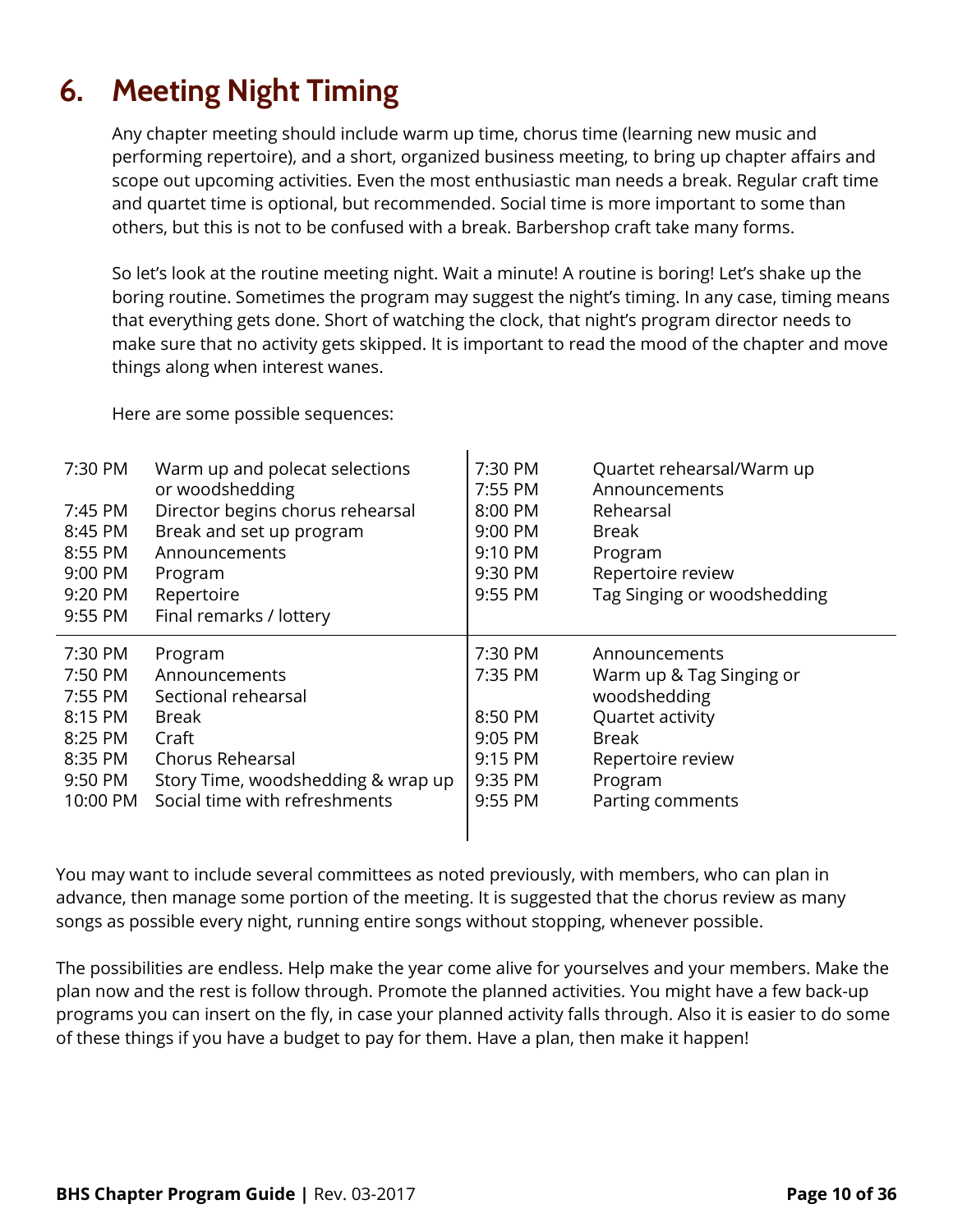# <span id="page-10-0"></span>7. Quartet Programming Ideas

<span id="page-10-1"></span>Start big, include everyone. If men are to get involved in quartetting, we must make it easily available, non embarrassing and start at a level that includes everyone.

### 7.1. Random VLQ (Very Large Quartet)

Have each section count off by 4's, 5's (1,2,3,4, 1,2,3,4, etc.) or whatever number you pick. (If you have only 4 tenors, you obviously can't count off by 6's). Have each man remember his number. Start the entire chorus singing a song. At a given signal, the leader of the activity says one of the numbers. At that time, only the men with that number stand and sing. Throughout the song, change the number every now and again to give all the men and opportunity to sing. Keep the men on their toes by continually changing the order in which you call the numbers.

This technique includes everyone in the beginning step of quartetting. How? Many men in our Society are not strong singers, and those are the people who need the prodding to have fun via quartet activities. No one has to be embarrassed by standing in front of a group before he's ready. With this method, each man has someone else in his section to lean on for vocal support.

The basic method helps everyone to become a little more independent and somewhat diminishes the chorus atmosphere.

### <span id="page-10-2"></span>7.2. Double quartets, baker's dozens, small groups

This is perhaps the best way to get the shy singer involved into quartetting activities. That first step for many men who sing barbershop, to get into a quartet, seems to be a major one. Many chorus singers lack the confidence to step right in and begin singing in a quartet. If you can develop a way for this man to find that confidence, he'll love you for it. The use of a double quartet activities does just that.

Form two quartets, one standing directly behind the other.

The goal is to have eight men singing at all times. Start the men on a song. At a given signal, a clap of the hands or something, the front four men point to people in the chorus that sing their same part. If you are in the group and have been pointed at, you must go to the back of the double quartet and "tag" the back man singing in your part. He then will tag the front man, who then leaves and sits down.

You can keep changing parts as much as you want. Remember these things – You only point and pick someone on a given signal, stay and sing 'til you are "tagged" out. All eight men must sing all the time.

The use of double quartets should be encouraged. Many times activities for quartets can also be used with double quartets. The experience and encouragement of singing in a double quartet can be a tremendous help for the shy singer. Once again, each man in a double quartet has someone else to lean on for support. The use of double quartet or octet activities is the best and most productive "tool" a quartet promotion man can use!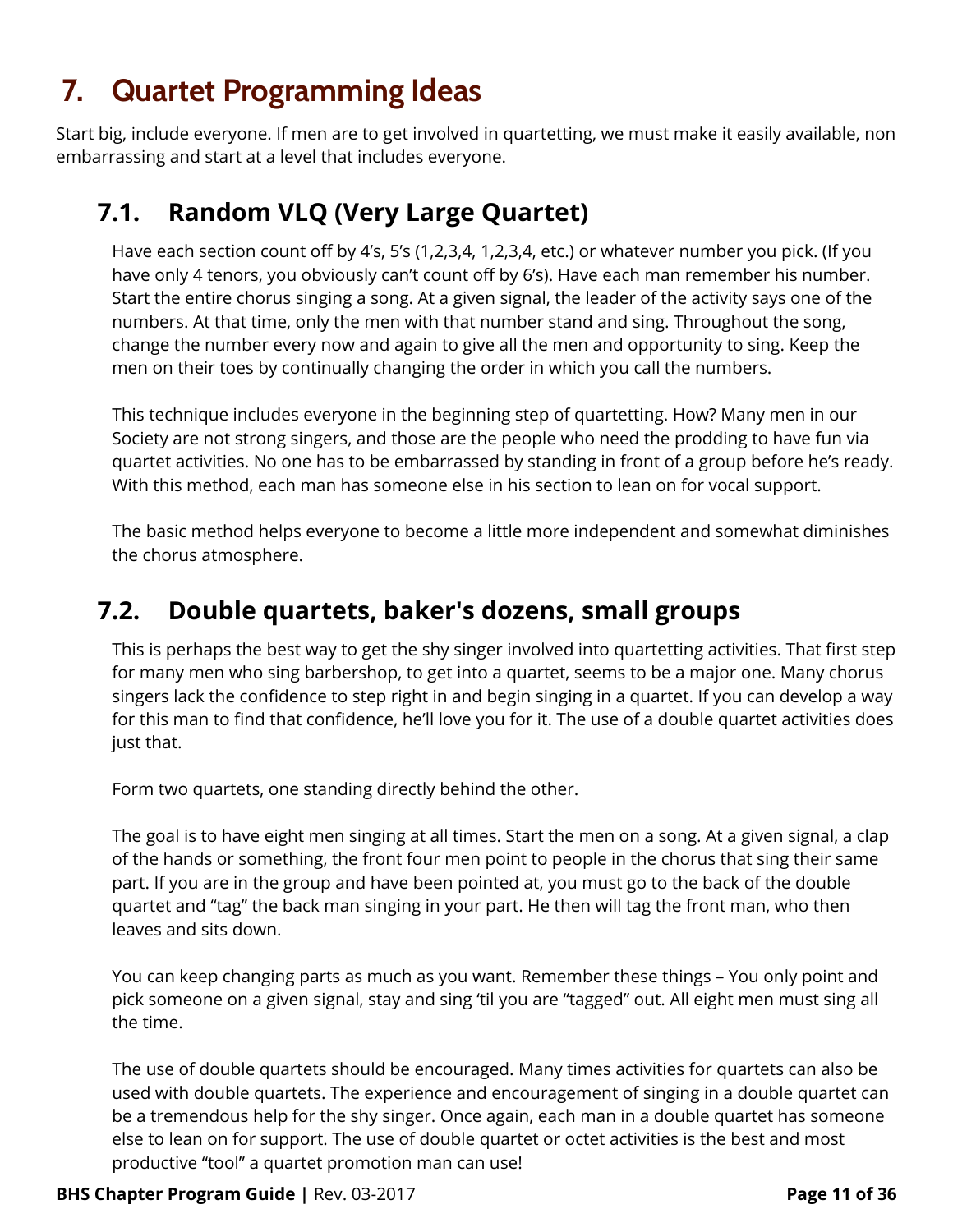### <span id="page-11-0"></span>7.3. Quartet Activities

<span id="page-11-1"></span>Now that each member has had some time singing in a small group, he will be better prepared to sing in a regular quartet.

#### 7.3.1. Quartet Round Robin

In your chorus, take the section with the least men present (e.g. tenors – 5; leads-15; basses-13; bari-7. In this case, 5 tenors – 5 groups). Space them out around the room as far apart as possible. You will double up some parts, but distribute the other members as evenly as possible. Make sure the basses face the leads and the tenors face the baris.

Each group is to start singing a song. Encourage each ensemble to sing a different song. This may sound bad from the center of the room, but it will draw the singers in each group closer together to listen for their own sound.

After about 1 to 2 minutes a signal is given to stop singing. At this time tenors and baris stay in place; leads move one group to the right; basses move one group to the left. Then the process starts all over again. Sing for a minute or two, then switch again.

#### <span id="page-11-2"></span>7.3.2. Novice Quartet Parades and Contests

If we ask and expect members to get involved in chapter-sponsored activities, we ought to give them some reward for their efforts from time to time. A reward could be anything from a chance to perform publicly, to trophies, to things from the Harmony Marketplace. It can also be a ribbon, coffee mug, tshirt, etc.

- Quartet parade non-scoring exhibition of chapter quartets.
- Area quartet jamboree
- Novice quartet olympics This is a very educational and fun program.

Here's how the scoring goes: Your panel of scorers can be anyone, even wives. Have as many scorers as you like (it's best with at least five). Each scorer rates the entire performance from start to finish. Each scorer rates from 1 to 10. Throw out the highest and lowest score and total the rest: that's the score! When all the groups have performed, your "panel" will have chosen the most entertaining group.

By this time, most men will be enjoying some form of quartet activity. Just think how much happier everyone in the Chapter will be.

#### <span id="page-11-3"></span>7.3.3. Mixmaster Quartetting

One way to get everyone involved in the activity is a random sequence of four parts. Make sure you have everyone's attention and go part by part, getting everyone to count off 1, 2, 3, 4 etc., making sure that every tenor, lead, baritone and bass is assigned his own unique number that he must remember. Keep track of the highest number of each, not who is what number, that is for the individual to know. You will have four 1's probably four 2's and so forth.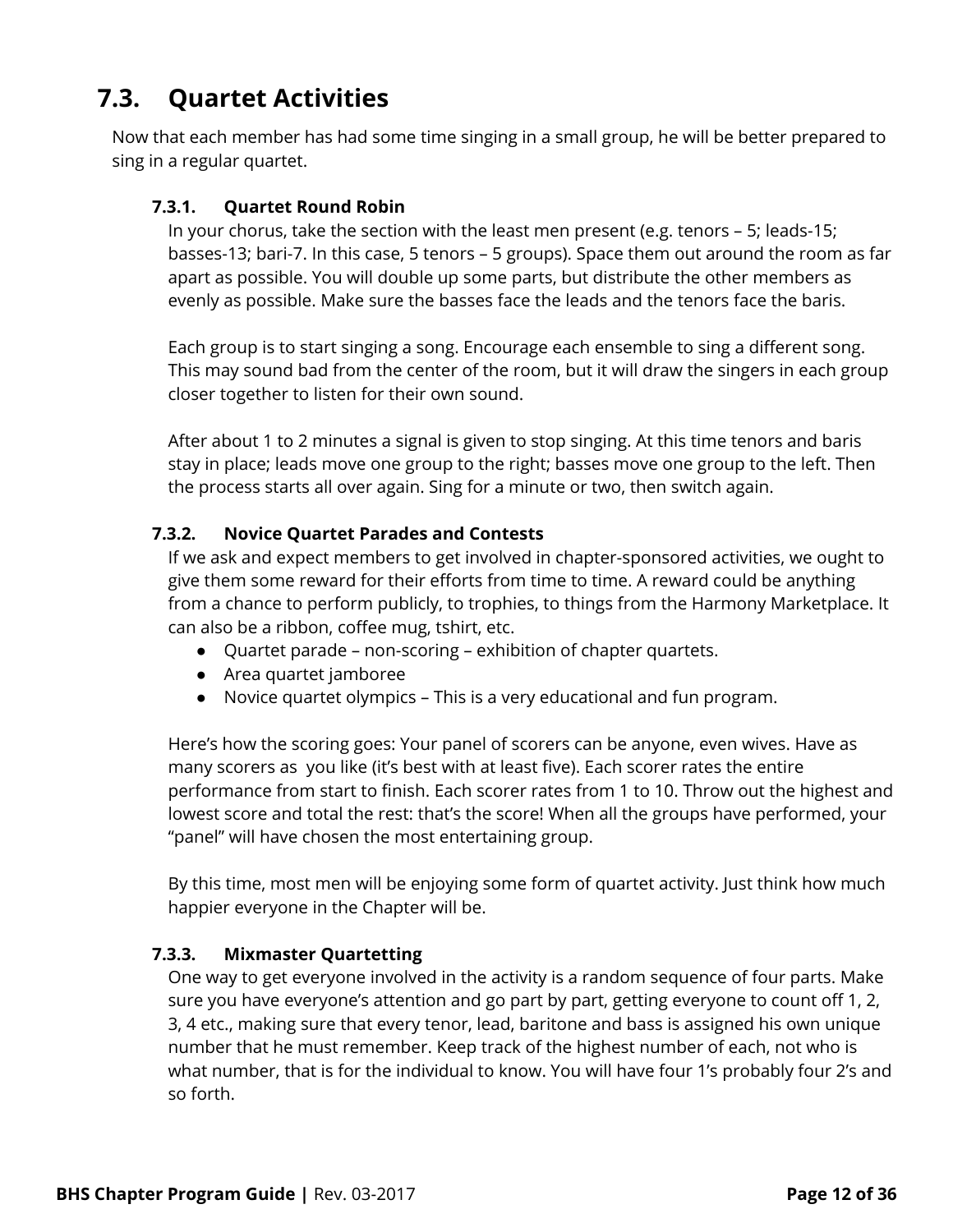Start a polecat or chorus repertoire song that everyone supposedly knows. Everyone sings through together. Then start again, first calling a random number for tenor, then lead, then bari, then bass, making sure there is an individual for each number. Those four individuals will start the song and sing a couple of phrases. Pause and call out four more random numbers. The next foursome will sing several more phrases. Repeat again and again and again, repeating the same song a several times, if necessary. On the last time through everyone sings the final phrases together. Not everyone will participate, but everyone will pay attention for his opportunity to carry his part. The fun is to keep the music going as much as possible.

#### <span id="page-12-0"></span>7.3.4. Push-Out Quartet or Tag-Out Quartet

This is usually everybody's favorite quartet "gimmick." Whenever a chapter participates in this activity, there's fun for everybody. Here's how:

- 1. A quartet volunteers or is chosen to start a song.
- 2. The foursome continues to sing until such time as another person, bari, tenor, bass or lead, decides he would like to sing.
- 3. When a man decides to sing, he approaches the quartet from behind, gently pushes out the fellow singing the part he intends to sing and continues the song until such time as he is similarly pushed out.
- 4. The song "My Wild Irish Rose" is ideal to kick off this activity.

This technique is also one of the very basic ideas for quartet participation. The reverse is also much fun (the quartet man picks someone to replace him).

#### <span id="page-12-1"></span>7.3.5. Area Quartet Jamboree

In conjunction with the Barberpole Cat program, chapters can host and participate in area jamborees. Three or more chapters meet in friendly semi-formal quartet competitions. Quartets will have competed at the chapter level, and the top three from each chapter are eligible at the inter-chapter level. Ribbons, (available through the international office), should be awarded to the participating finalists. Since this activity is designed for enjoyment through quartet participation, judges may be certified or candidate judges, section-leaders, chapter officers, guests or wives. While the ground rules may be adjusted where deemed necessary, it is suggested that each quartet perform one song of their choosing from the following suggested arrangements:

- The Barberpole Cat songs
- The "Free n' Easy Charts" published by the Barbershop Harmony Society.

Area level competitions can be held each year. This event could be a fine ladies' night program coupled with a covered dish surprise supper.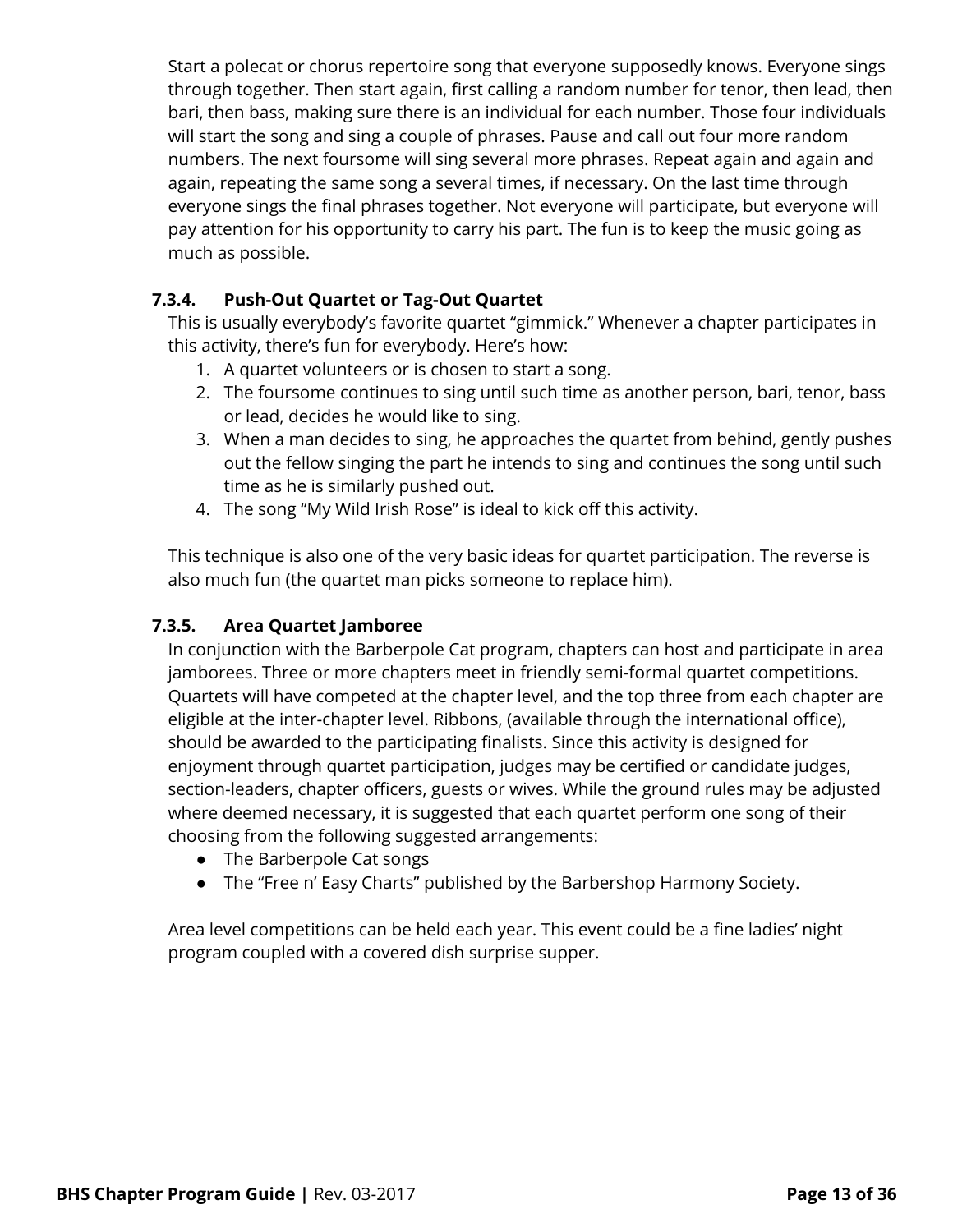#### <span id="page-13-0"></span>7.3.6. Handicap Quartet

Have several quartets (chapter or pick-up pre-selected to sing. Just before they sing, they are told they will have to follow instructions that will be flashed from the rear of the audience.

Instructions will be to do crazy things as they sing. For example:

- Must each drink a glass of water during the song, no spills allowed
- Pass eggs up and down line by spoon.
- Change shirts or socks, etc. while singing.
- Blow up balloons 'til they pop.
- Skip rope singly or all together.
- Eat soda crackers.

The possibilities are limitless – this program works with any size group.

### <span id="page-13-1"></span>7.4. Quartet Appreciation Night

Have you ever stopped to think how much your chapter's organized quartets do for you and your chapter? They entertain at your meeting, sing on your annual shows, sing in your chorus, represent your chapter when singing out on their own and when your chorus sings out, they add to your program... and all free. Now, why not honor them at one of your meetings? Let them know how much you appreciate what they are doing for your chapter. By using a modified version of The Barbershopper of the Month, detailed in this guide, you can say thanks in the proper manner. After all, they deserve it.

### <span id="page-13-2"></span>7.5. Chapter Quartets

Having a parade of chapter quartets doing 2-3 songs each can help the chapter take stock in the quartets which need an opportunity to work an audience. Plan ahead to give your quartets time to prepare and help coordinate selections to avoid one quartet repeating the song of another.

### <span id="page-13-3"></span>7.6. Visiting Quartets

Call a quartet which is not too far away, unless you want to put them up overnight. Plan to cover their expenses (gas, food and, if necessary lodging). Ask them to perform a given time slot in the evening. Promoting the quartets participation, usually boosts attendance.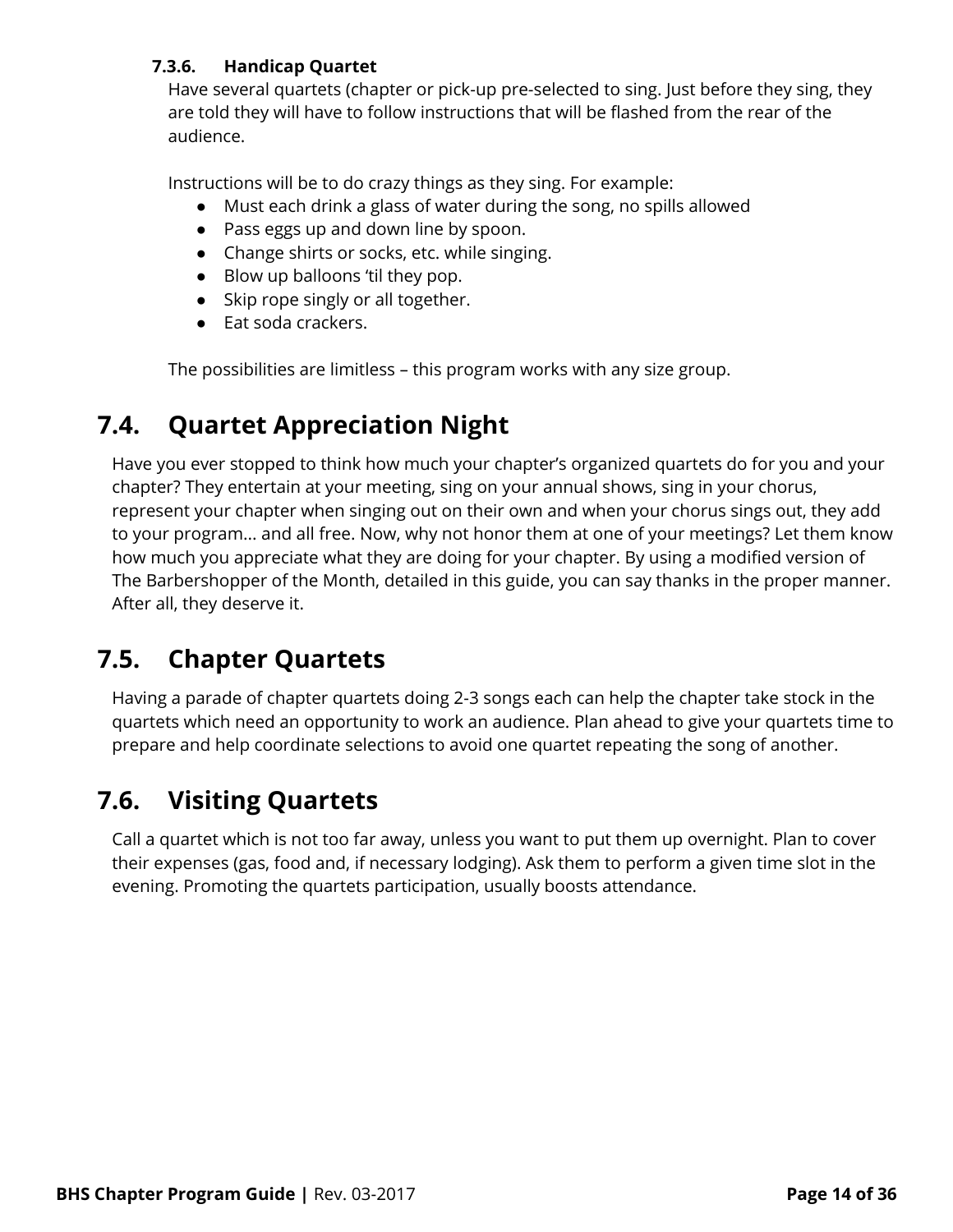### <span id="page-14-0"></span>7.7. Comedy Quartet Contest

Because of personal inhibitions, most fellows will not participate in serious quartet singing. The guise of comedy, however, tends to erase the reluctance of many of the average chapter members so that they will actually rehearse with a combination and try to win a contest as well. The title of this program idea fully explains exactly what takes place. An imaginative program chairman can create the enthusiasm necessary for a successful program.

Start by announcing in advance a date for the contest. The contest should take place following a sustained rehearsal schedule for a show, contest or other important chapter activity. An entire meeting night should be allocated for its execution.

Bring in a quest quartet, if possible, to act as judges. Find the local favorites and prevail upon them to "give of themselves."

Establish class and categories for the judges to use as guidelines. (The funniest, the fattest, the flattest, the best smiles, the crummiest, etc.)

One song or act should be sufficient for each competitor.

The quartets should be presented much as the quartets are presented in our officially sanctioned contests. Therein lies the only similarity between a real contest and the one we are outlining here.

Prizes should be awarded such as for the best smilers, a tube of toothpaste for each competitor (tied to a ribbon, which can be strung around the winner's necks).

Avoid embarrassing anyone, but try to get as many members involved in this as possible.

This is simply a contest which puts combinations of men and voices together for the expressed purpose of being as funny as possible and, in turn, realizing total enjoyment. Even non-singers have been known to participate in this exciting endeavor.

### <span id="page-14-1"></span>7.8. Three and One

Calling for the three experienced singers and one novice, this program idea is simple:

- 1. Have three men in a registered quartet select a man who has never been known to sing in a quartet.
- 2. In private, have the quartet surrender a spot for the novice and teach him his part or have him do a familiar song.
- 3. Once he has demonstrated that he can sing his part fairly well, have the experienced men convince him to sing in front of the chapter.

The results: he'll be king for a night and won't be able to get a bit of sleep for a week!

The quartet in turn will become the chapter heroes if they aren't already.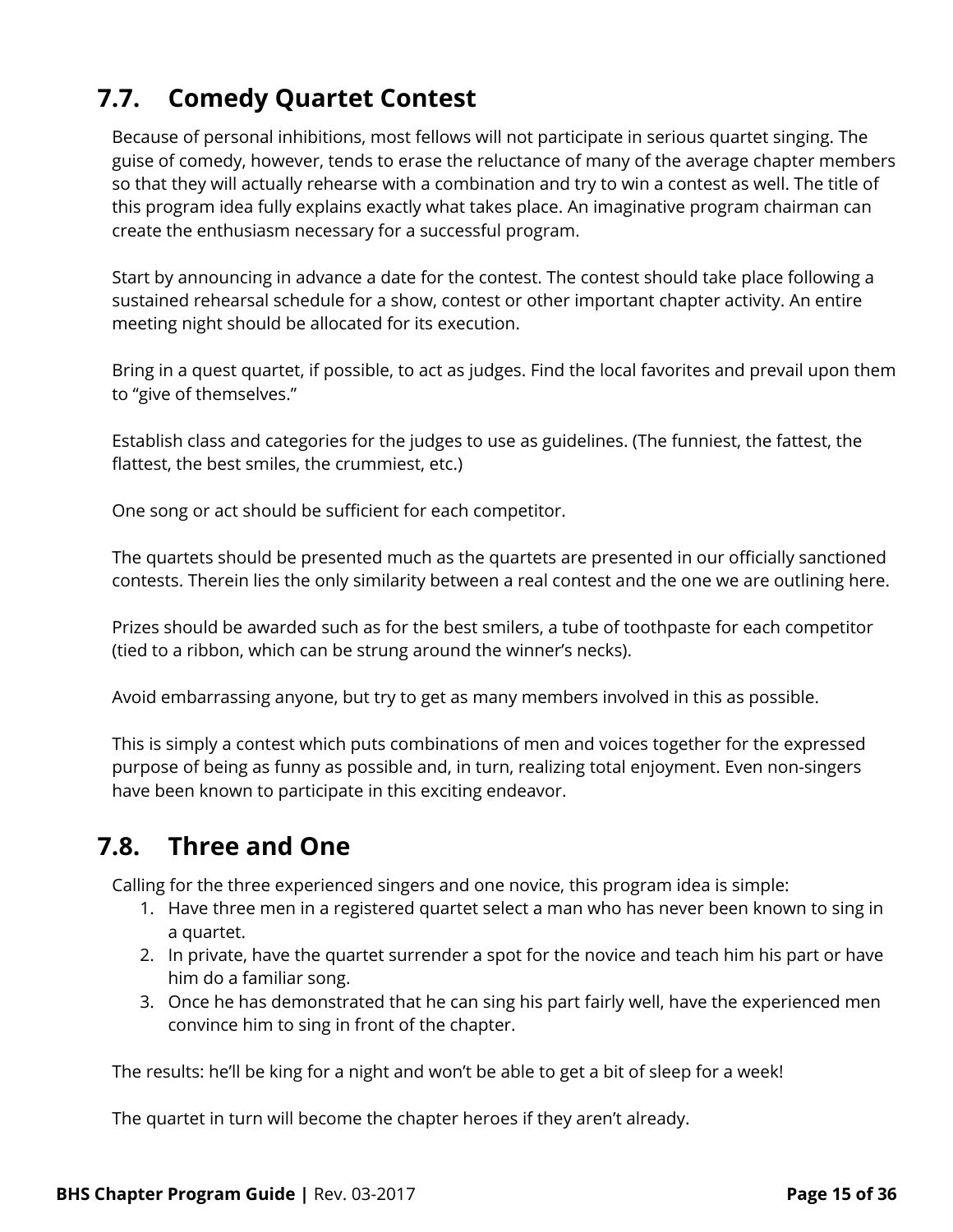### <span id="page-15-0"></span>7.9. Easy Pickin'

Using four separate voice-part containers suggested earlier, this program is extremely easy to run but most enjoyable. Quartets are selected by drawing the names of all members and guests who have signed a list expressing their wish to participate.

Names are sorted according to voice part and placed in separate containers. To start the program off, the program chair draws the name of the lead for the first quartet. The lead, in turn, draws the names of the tenor; the tenor draws the name of the bari and the bari, the name of the bass. The bass of the first quartet then draws the name of the lead for the second quartet and the pattern is repeated.

### <span id="page-15-1"></span>7.10. Woodshedding

The first Barbershoppers had no written arrangements; everything was put together by ear. We are still "ear singers," but many are tied to the written, published arrangements for our songs.

Is your barbershopping limited to singing prepared arrangements and tags? You are missing one of the most important elements in the diet of a Barbershopper. Try some woodshedding. Woodshedding is singing an "un-arrangement." Woodshedding can go from the very basic finding of chords to adding swipes, to singing only four-part chords voiced for barbershop. We are concerned here with basic woodshedding... the first step!

Melodies travel along a "harmonic highway" that stretches from the beginning to the end of a song. Barbershop tunes spring from harmonic highways that are full of barbershop sevenths, with a minimum of minor-type chords. A composer, when writing a melody, is aware (consciously or subconsciously) of the flow of the harmonic structure surrounding and supporting the melody.

In woodshedding, we work backwards; we listen to the melody and discover the harmonic highway that transports it. Since each note in a barbershop melody is almost invariably a part of the harmonic structure, the roadbed of harmony is revealed to the car as the melody flows along.

The basic woodshedding of barbershop, for quartets and choruses, is easy. Follow these rules:

- 1. All singers take a tune-up chord on the tonic (key note), using a hum or neutral vowel.
- 2. Have a soloist sing an unarranged barbershop-able song.
- 3. All singers sustain the tune-up chord until the ear forces a move.
- 4. When a move is inevitable, try moving a short distance, one way or the other, up or down. Locate a note in the new chord. Never mind the number of parts, a chorus will naturally locate more chord tones than a quartet. The idea is to discover and follow the harmonic highway.
- 5. The solo singer should sing through any tough parts quickly and allow the harmony parts to locate the important harmonic pillars.

Check the Society Harmony Marketplace for music. For example: Stock 4040 are the woodshedding folio and 4810 learning tapes & 4811 learning CD's.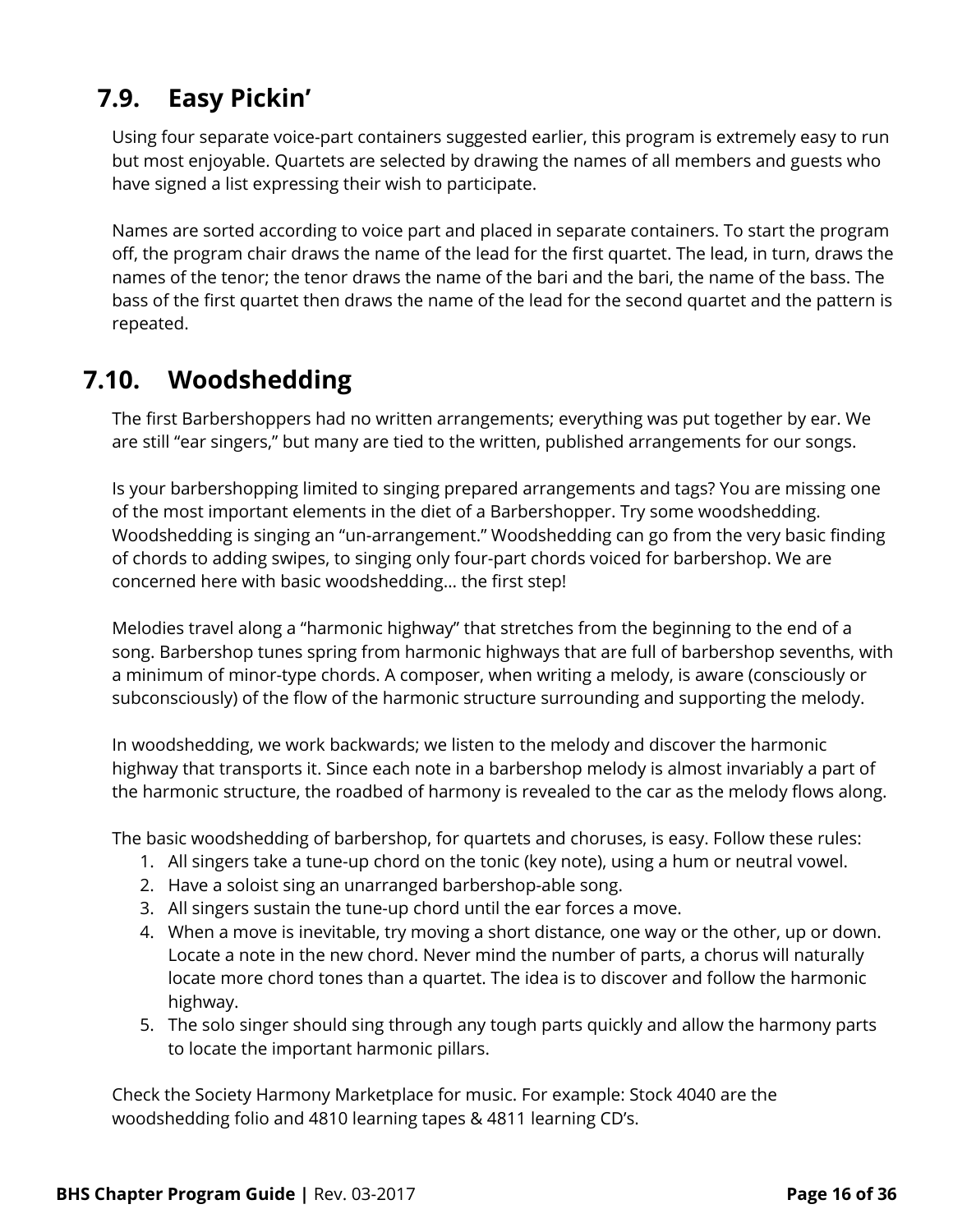### <span id="page-16-0"></span>7.11. Barberpole Cat Program

The purpose of this activity is two-fold:

- to encourage more quartet activity at the chapter level and
- to train every member with a number of like arrangements so they can participate and enjoy more quartet fun at inter-chapter, area, district and international functions.

<span id="page-16-1"></span>The Barbershop Harmony Society has published two volumes of the Barberpole Cat Book.

#### 7.11.1. Volume 1

- My Wild Irish Rose
- Wait 'Til The Sun Shines, Nellie
- Sweet And Lovely (That's What You Are To Me)
- Down Our Way
- Let Me Call You Sweetheart
- Sweet, Sweet Roses Of Morn
- Shine On Me
- The Story Of The Rose (Heart Of My Heart)
- Honey-Little 'Lize Medley
- You're The Flower Of My Heart, Sweet Adeline
- Down By The Old Mill Stream
- You Tell Me Your Dream

#### <span id="page-16-2"></span>7.11.2. Volume 2

- After You've Gone
- Bright was The Night
- Caroline
- (When It's) Darkness On The Delta
- Drivin' Me Crazy
- From The First Hello To The Last Goodbye
- Goodbye, My Coney Island Baby
- Hello Mary Lou (Goodbye Heart)
- I Don't Know Why ( I Just Do)
- I've Been Workin' On The Railroad
- Lida Rose/Will I Ever Tell You
- Over The Rainbow

Participants can choose to start in whichever volume they wish. It is encouraged to start with Volume 1. Upon completion of their first six songs, the member should receive a Barberpole Cat certificate of award. The chapter president, or the quartet activity chairman, should make an appropriate presentation of the award during a chapter meeting.

A Barberpole Cat lapel pin will be awarded to any member who successfully qualifies by singing his voice part of all 12 songs included in the Barberpole Cat repertoire.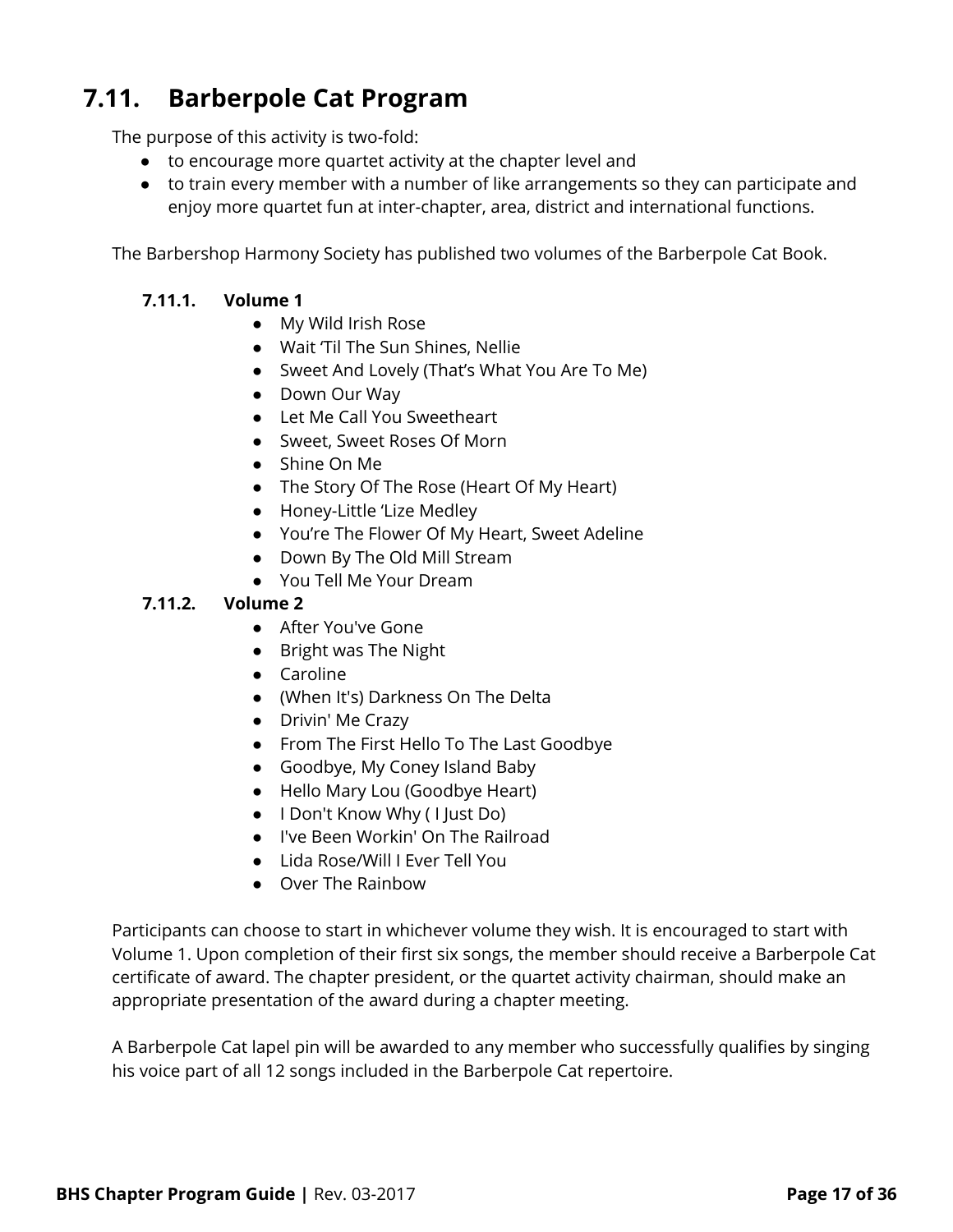The chapter president, program officer, director or quartet activity chairman may act as a committee to approve (or disapprove) each man as he attempts to qualify.

It is suggested that the volume 1, songs may be learned over a period of one year. In addition to the regular meetings, the songs can be learned prior to (early-bird chorus), or immediately following, the meeting.

### <span id="page-17-0"></span>7.12. Change Partners

This is an excellent rehearsal technique for the chorus as well as a sneaky way to coerce a fellow into singing in a quartet. The director can try this at any rehearsal at any time. The following is the procedure for this delightful singing experience:

- 1. Line up your tenors, one behind the other, facing the director.
- 2. Do likewise with the leads, baris and basses.
- 3. No one sings except the foursome directly in front of the director.
- 4. On the signal from the director, the quartet begins singing the prescribed song until such time as the director signals for a change.
- 5. The quartet directly behind the group presently singing pushes out that group & continues the song.
- 6. The quartet which has been pushed out retreats to the end and waits until such time as they individually appear in front again.

It's just like a monumental counter march... one foursome at a time. The process is repeated over and over again.

### <span id="page-17-1"></span>7.13. Chapter Novice Quartet Contest or Chapter Jamboree

In conjunction with the Barberpole Cat program, a chapter novice quartet contest has been developed. This activity should be implemented by the chapter quartet-activity chairman and under the supervision of the Chapter Program committee. All members may participate in as many combinations as they wish.

For instance, in some chapters, where there are fewer tenors and baritones, it will be necessary for these fellows to sing in more than one group. One rule that should be followed is that no quartet has more than one member who is presently singing in a given registered Society quartet. Costumes or uniforms are not required but might be encouraged. Music and judging would be the same as for the area quartet jamboree.

The contest should be considered as a social event for the chapters and should be an evening of enjoyment for those who participate and observe. The competition is usually great fun and many chapters invite wives or sweethearts as well as potential members. This type of function can be held twice a year.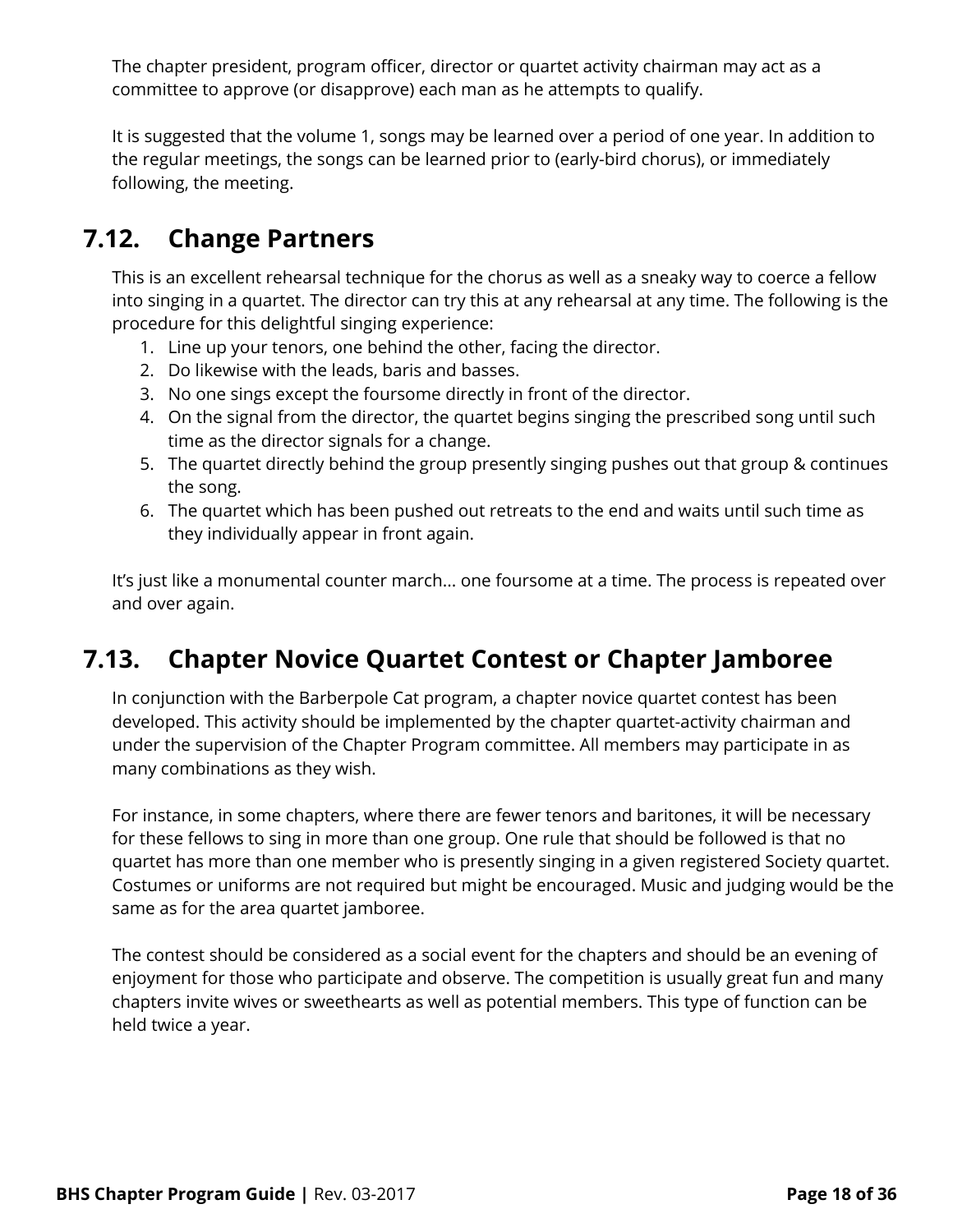# <span id="page-18-1"></span><span id="page-18-0"></span>8. Chorus Programming Ideas

### <span id="page-18-2"></span>8.1. Chorus Activities

#### 8.1.1. Mystery Director

Arrive at your meeting place early and greet the members who come through the door with a numbered card. At the end of rehearsal, pull a random number from a bucket, and announce that the person with that number will be the mystery director of "The Old Songs" and/or "Keep The Whole World Singing" or whatever song you please! Be careful you don't embarrass anyone.

#### <span id="page-18-3"></span>8.1.2. Pinwheel Activity

This program requires twelve participants and a director. Men form a semicircle – tenor, lead, bari, bass, tenor, lead, etc. Any four consecutive members form a quartet. Select either a present chorus song, an old chestnut or a Barberpole Cat song. The director starts a foursome and then varies quartet makeup by changing consecutive foursomes as the song progresses. This is a fun way to polish words and music on relatively new material.

#### <span id="page-18-4"></span>8.1.3. Eighth Wheeling

On an evening when you plan to use the talents of one of your chapter's organized quartets, ask them to sing a few numbers on their own and then in turn, ask one man in each voice part to come up and join them in singing octet-style. To fill out the octet, members who do not have many opportunities to sing in quartets should be asked, enabling them to become more confident and to learn to sing better. After one octet performs, the quartet then invites four more singers and the new octet sings another tune. Many times, the quartet can sing one of their rehearsed tunes and guide the rest of the men through the song. It's surprising how many know all the words and music to some of their favorite quartet arrangements. Try it! Everyone benefits.

#### <span id="page-18-5"></span>8.1.4. Lining Up the Parts

Line up tenors, leads, baris and basses one behind another. Ask them to sing a Polecat selection or a chorus repertoire song. At some point in the song, signal the front quartet to move aside or allow the next man in line to tag the man in front and ask him to step aside. This mixes up the individuals into temporary quartets and gets everyone involved without a critical set of eyes watching.

#### <span id="page-18-6"></span>8.1.5. Sneaky Tag Teaching for Guests

Just before the mid-meeting break, have a member teach the entire chorus a new tag. Then, during the break, each singing guest will be able to sing the tag in pickup quartets or octets. Once he hears the thrill of locking in a chord, you'll have him hooked forever!

#### <span id="page-18-7"></span>8.1.6. Choral Confusion

Here's one that has a lot of possibilities. Use four men at one time to direct the chorus. One directs the tenors, another the leads, another the baris and the last the basses. Use a song the chorus knows and sit back and watch the fun. Ridiculous as it sounds, one chapter found several men by this method who had the ability to direct and at the same time had a lot of fun. You might face the voice parts in opposite directions to add to the confusion.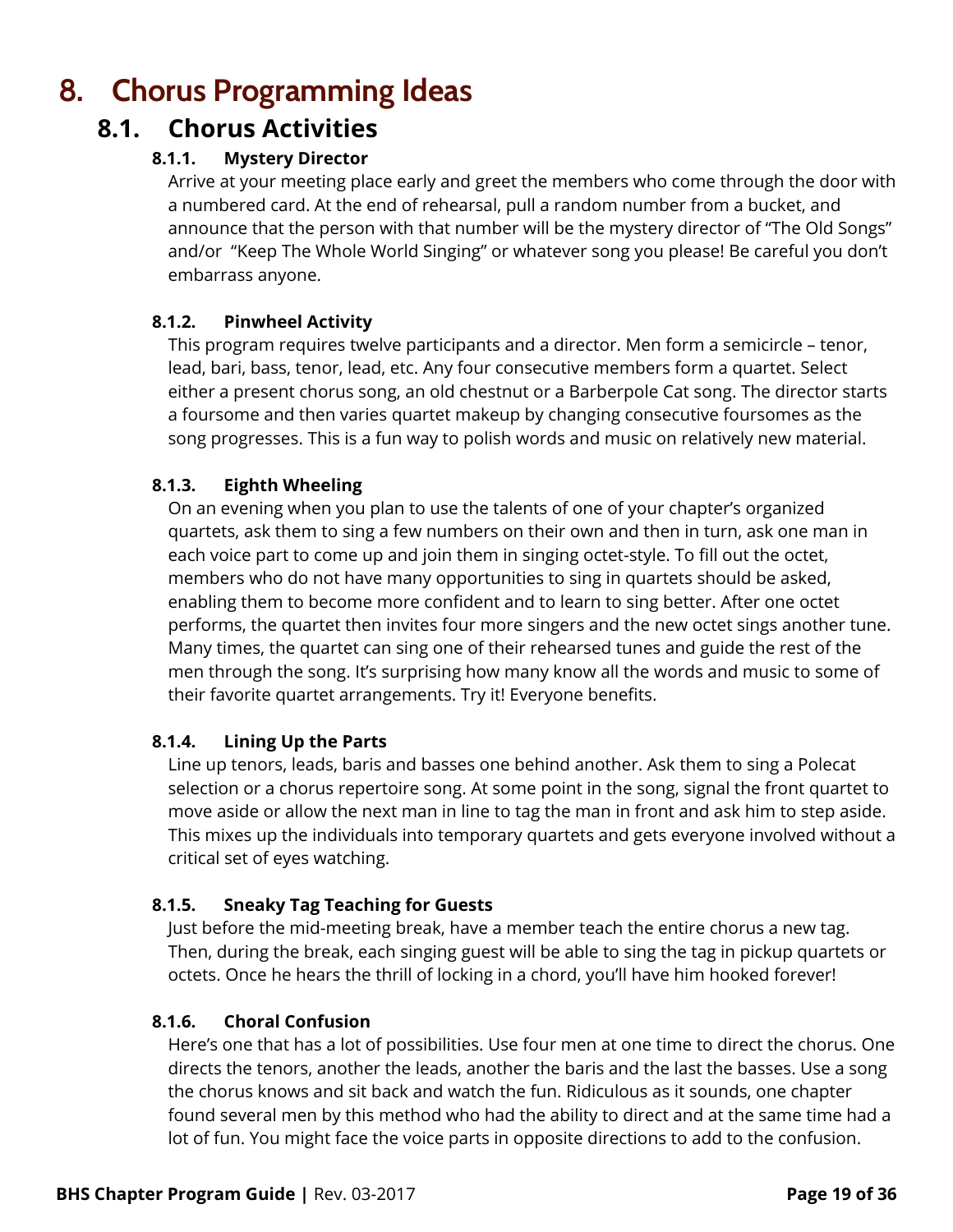#### <span id="page-19-0"></span>8.1.7. Numbers

This is a program idea that can last for as long as those in charge want it to last. A resourceful program chairman is the key man in this endeavor; he should be well organized to make the following procedure clear to his men.

- 1. Cut up paper into small sheets and place in four piles.
- 2. Number each pile consecutively from 1 to 50.
- 3. Have tenors line up and take a number starting with one (1).
- 4. Have leads, baris and basses do likewise until each member has a number.
- 5. Once the above has been accomplished, proceed by having one quartet an evening appear and sing a song of its choice from the chorus repertoire.
- 6. The program chairman says: "All right, let's hear from quartet number five!"
- 7. All men who hold the number five come forward and sing one song.

Obviously, a larger chapter with more representation in each part can enjoy several quartet combinations.

#### <span id="page-19-1"></span>8.1.8. Octet Contest

Choose two octets to compete against each other. Within the octet, select one experienced Barbershopper and one neophyte for each voice part. Then chose two members to act as director for each group. Each sings two chorus contest-type numbers complete with motions (either standard chorus motions or motions of their own choosing) and one other number. Judge them either by individual judges using Society rules or by applause of the remaining membership.

#### <span id="page-19-2"></span>8.1.9. From the Four Corners

Locate the four parts in the four corners of the largest room available, the larger the better. The director is located in the center of the room. The chorus unit sound is the goal. The director has to face 1-2 sections at a time and have his back to the others, focusing on the group that needs the most work. The section should try not to draw the director's focus.

#### <span id="page-19-3"></span>8.1.10. Circle of Friends

This one meets a number of needs. The director stands in the middle of the room. All the leads form a circle around him spaced evenly with enough room to fit the rest of the chorus in the circle. Basses join the circle, such that no two leads and no two basses stand next to each other (there will be gaps). Fit baritones in the gaps, then tenors. Now you have a circle of parts spread out. Work any song in your repertoire, especially ones where the harmonies are critical. Practicing this way, forces everyone to listen and allows every man to hear everyone else, without being able to lean on another in his part. This is also fun because everyone can hear the harmonies.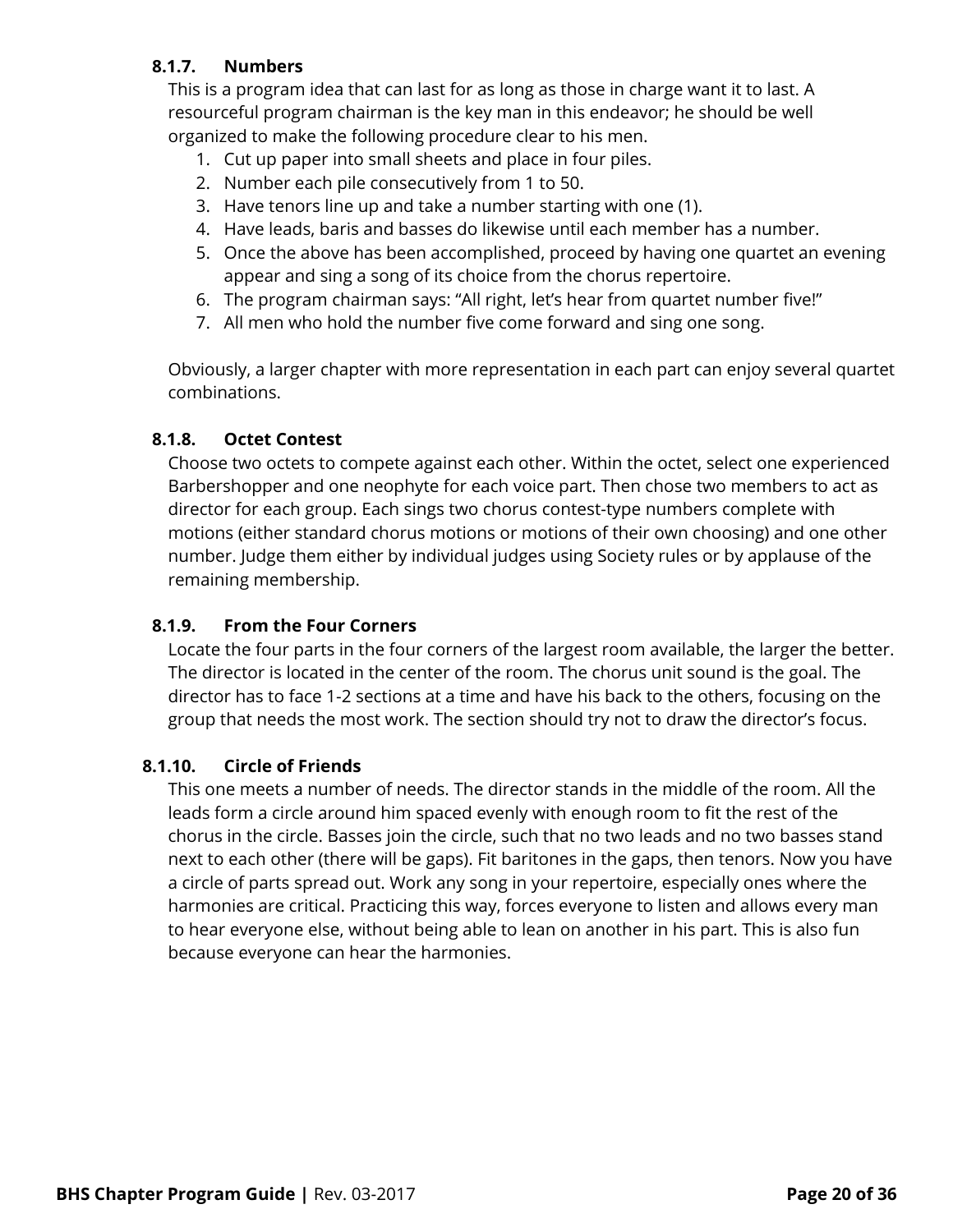### <span id="page-20-1"></span><span id="page-20-0"></span>8.2. Education

#### 8.2.1. Judging Category Information

Most Barbershoppers know very little about the three categories used to judge each chorus and quartet at contests. Obtain a list of the certified judges in each category from your district. Invite one judge in each category to present a program to your chapter on his specialty (not longer than 30 minutes).

Your chapter members not only will more about the judging system... they'll get a free coaching session out of it too!

#### <span id="page-20-2"></span>8.2.2. Video Education

The Society has an impressive line of video recordings and many districts and chapters have libraries. Or you can bring in any other entertaining recorded package. Try not to present more than 40 minutes, unless your leadership team is completely out sick.

#### <span id="page-20-3"></span>8.2.3. General Society Information

None of us, whether old or new members, probably realize all of the activities our Society provides for us. For example, who makes the Society laws? What is the International Board of Directors? What is the Society Executive Committee? What does each do? What is the function of the Society's International office staff?

The answers to all these questions are contained in the various chapter materials online. Why not ask someone to prepare a ten-minute orientation session for one of your program sessions once each week?

You'll be pleased and surprised at the acceptance and appreciation of the membership. Perhaps for the first time they'll realize all of the outlets for their talents available to them. Believe us, this information can breed real strength into a chapter. As a variety of this program, make cards with the question on one side and the answer on the other, and then run a contest.

### <span id="page-20-4"></span>8.3. Chapter Show Exchange

An ambitious inter-chapter event includes each chapter appearing on the other's chapter show (including any of each chapter's registered quartets). Lots of good fellowship here for both chapters involved... and lots more talent available for chapter shows too!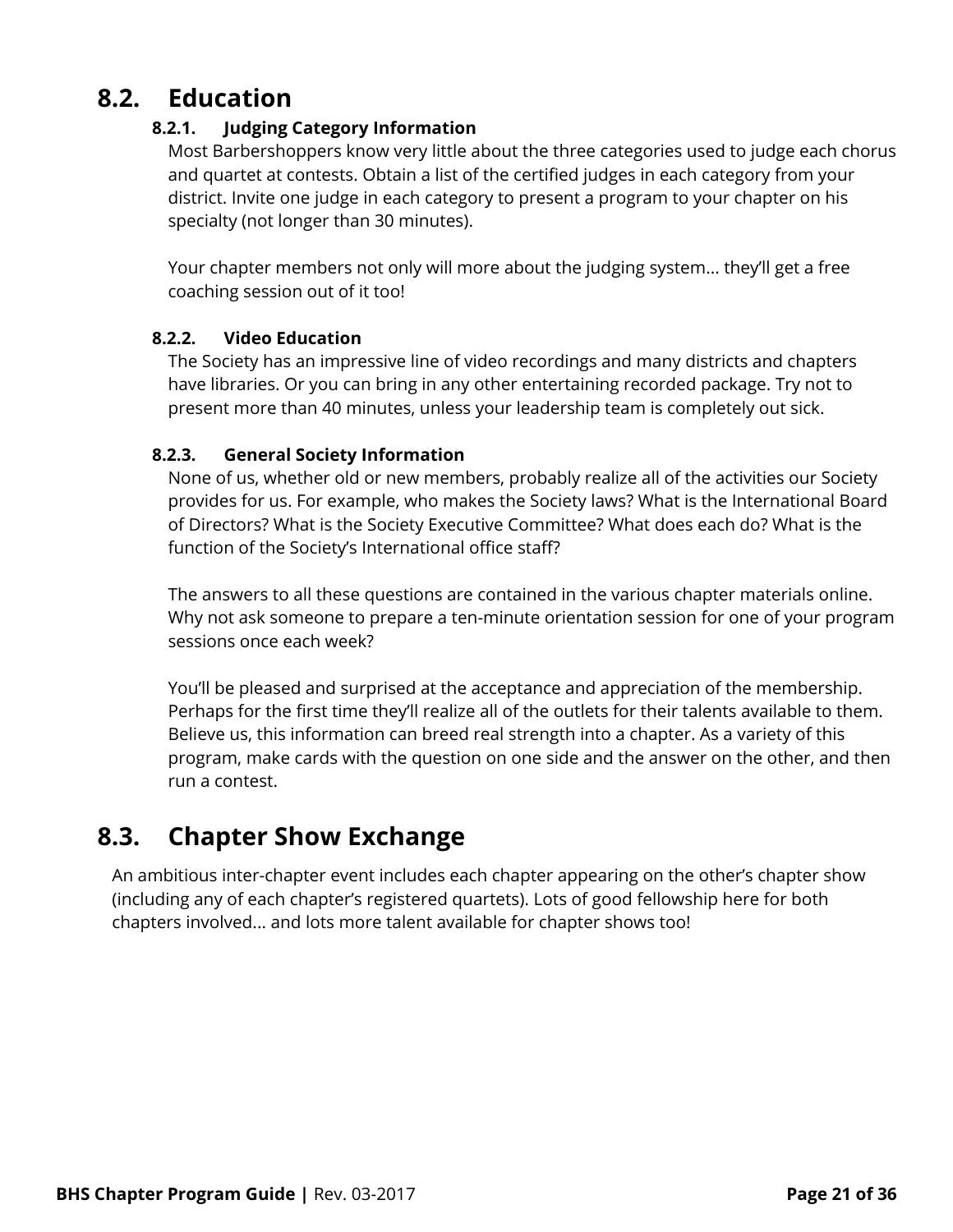# <span id="page-21-0"></span>9. General Programming Ideas

### <span id="page-21-1"></span>9.1. Pot Luck Supper & Show

Some of the best "vittles" are served up by our own wives. An inexpensive social event for the chapter is to obtain the cooperation of most of the members' wives in contributing their best dishes to a potluck supper. It could easily be held at a member's home (provided it's large enough) or at a lodge hall in town. Invite a good quartet (and their wives, to) to provide entertainment after the meal, and then let the woodshedding continue until it's time to go home.

### <span id="page-21-2"></span>9.2. Hotel Pool Party

This is excellent during the summertime as an extracurricular chapter activity. Contact the managers of various hotels or motels located on the main highways. See if one manager will provide his pool for a special chapter pool party for members and wives. Also ask him to publicize the event on the motel's marquee and in any advertising he does in the area... all this in exchange for free entertainment of motel guests and townspeople during the weekend date.

### <span id="page-21-3"></span>9.3. Dinner Theatres

Several chapters have forsaken normal annual shows in favor of regular "beer and pretzel" shows, with a lot less work involved and a lot more fun for both the audiences and members. If there is a dinner theatre close to your town, talk over the possibility of taking over the place on the theatre's "dark" night (usually Mondays). If there is not a dinner theatre in your town, consider a nightclub or dance hall. Fix a fee for the owner to cover his overhead and costs for the evening (maybe a few hundred dollars). Make arrangements to purchase enough beer, soft drinks, chips and pretzels for a capacity house. Sell your tickets on an all-you-can-eat-and-drink basis for from \$5 to \$10. Have at least two quartets and your chapter chorus on the show program, with your chorus members serving the eats and refreshments to the patrons in their chorus uniforms prior to the show and during refreshment breaks. If you can put together a Dixieland band from your chorus membership, this produces a great entertainment break. Chapters have cleared from \$1,000 to \$10,000 on these shows, with a lot less work involved than a full-blown annual show.

### <span id="page-21-4"></span>9.4. Bonus "Barbershop" Bucks

The chapter had play money, or "funny money" as they call it, printed starting with a \$500 bill, \$1,000 bill, \$5,000 bill, \$10,000 bill, \$20,000 bill and finally as \$50,000 bill. (These bills were of appropriate size so that six could be place on one 8  $\frac{1}{2}$  x 11 paper and then cut into separate bills) These bills were then given as a positive reward to members who successfully participated in the various activities of the chapter. For example, if you were in your chair at the beginning of the meeting or by the end of the singing of "Old Songs." you would receive a \$500 bill and be told to save it for the future. If you attended a performance, you received a \$100 bill. If a member participated in a planned program in either a quartet or octet, he received a \$5,000 bill. If a member were to organize and present a planned program, he would receive a \$10,000 bill. The chapter had a long list of things to do to receive bonus bucks.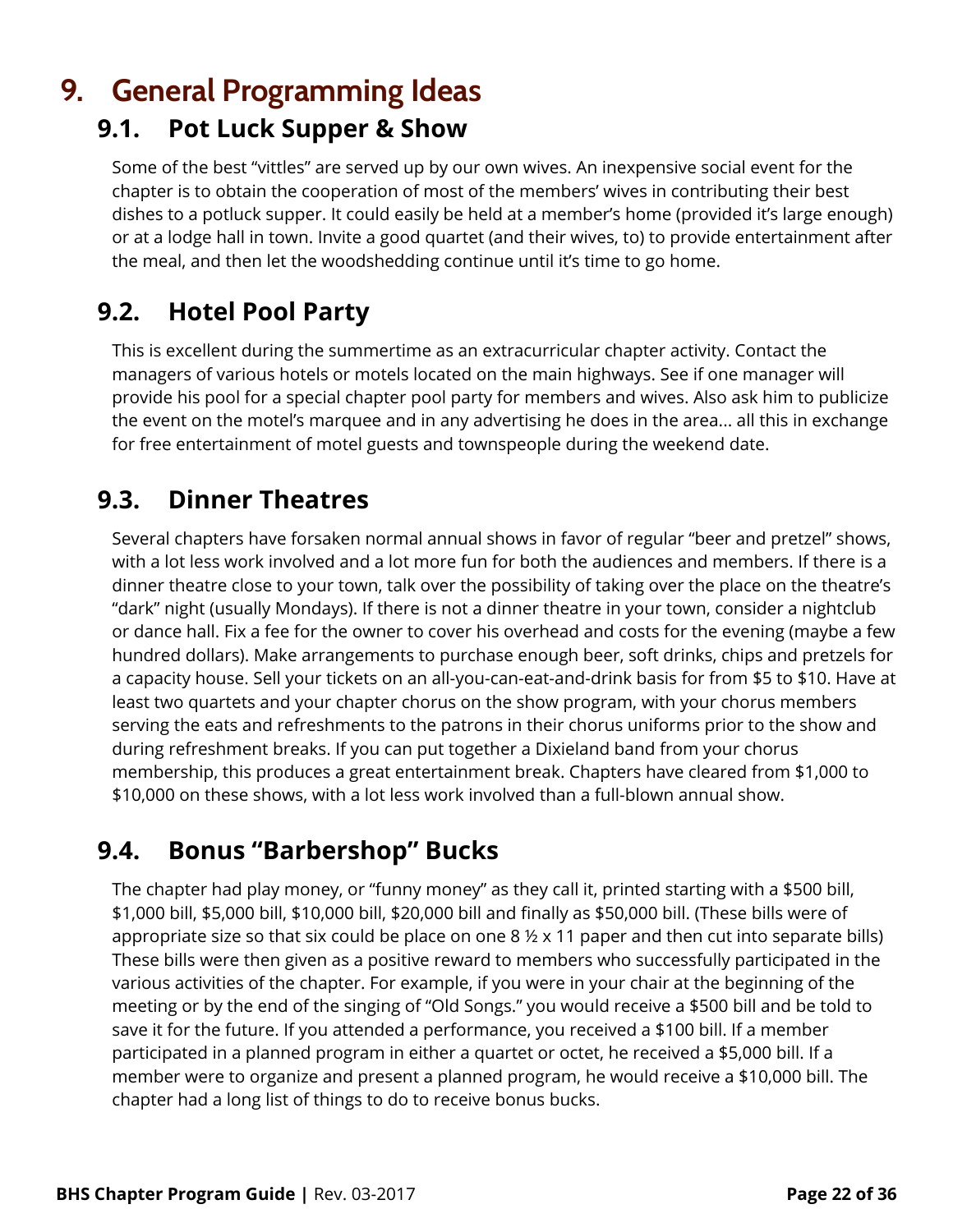After six months of distribution, the chapter conducted an auction. They selected a set of donated gifts from their advertisers or from chapter members themselves, white elephants, and perhaps some Society recordings, pitch pipes or something along the music line. During the evening's program, those items were auctioned off and, of course, the only usable currency were the bonus bucks. If you had the loot, you could then bring home some goodies. It boiled down to the simple fact that the more an individual member contributed to the success of a chapter, the more money he obviously had available to bid on some rather nice items. This idea can also be used as part of a ladies or family night program.

The bonus bucks could be used, too, to let the chapter members pay part of their way into the contest.

### <span id="page-22-0"></span>9.5. Birthdays and Anniversaries

Compile a list of the birthdays and anniversaries of all your members. As the dates come around, announce them in your meeting. Give some background about the member and then present him a cupcake with a candle in it. Don't be afraid to sing them a song, either!

### <span id="page-22-1"></span>9.6. Father-Son-Grandson Night

You would be surprised how many fathers don't expose their youngsters to barbershop harmony – or assume that they won't be interested. By having a father-son night program, you'll honor these youngsters in a way that will be meaningful to them... and expose them to dad's barbershop music at the same time. It might be a good idea to arrange to bring a local high school chorus or barbershop group down to entertain for that night.

### <span id="page-22-2"></span>9.7. Past President's Night

Contact all your past presidents and make certain they attend. Introduce them to your members; mention the year(s) they have served and something of significance that happened during their tenure of office. Have your honored guests tell some of their experiences as chapter president and encourage them to sing for your members. Add some of your own ideas to the above suggestions and you will have an enjoyable and rewarding evening.

### <span id="page-22-3"></span>9.8. Barbershopper of the Month

This is a program that has so many good side effects it's worth doing once each month. A committee of one can accomplish the entire project, and that one man will have the time of his life.

Set aside one of your meeting night programs each month to honor one man in your chapter who has, either in the last month or more likely in the past, contributed his time and talents to the chapter, above and beyond the call of duty. (Each chapter has three to seven of this type!)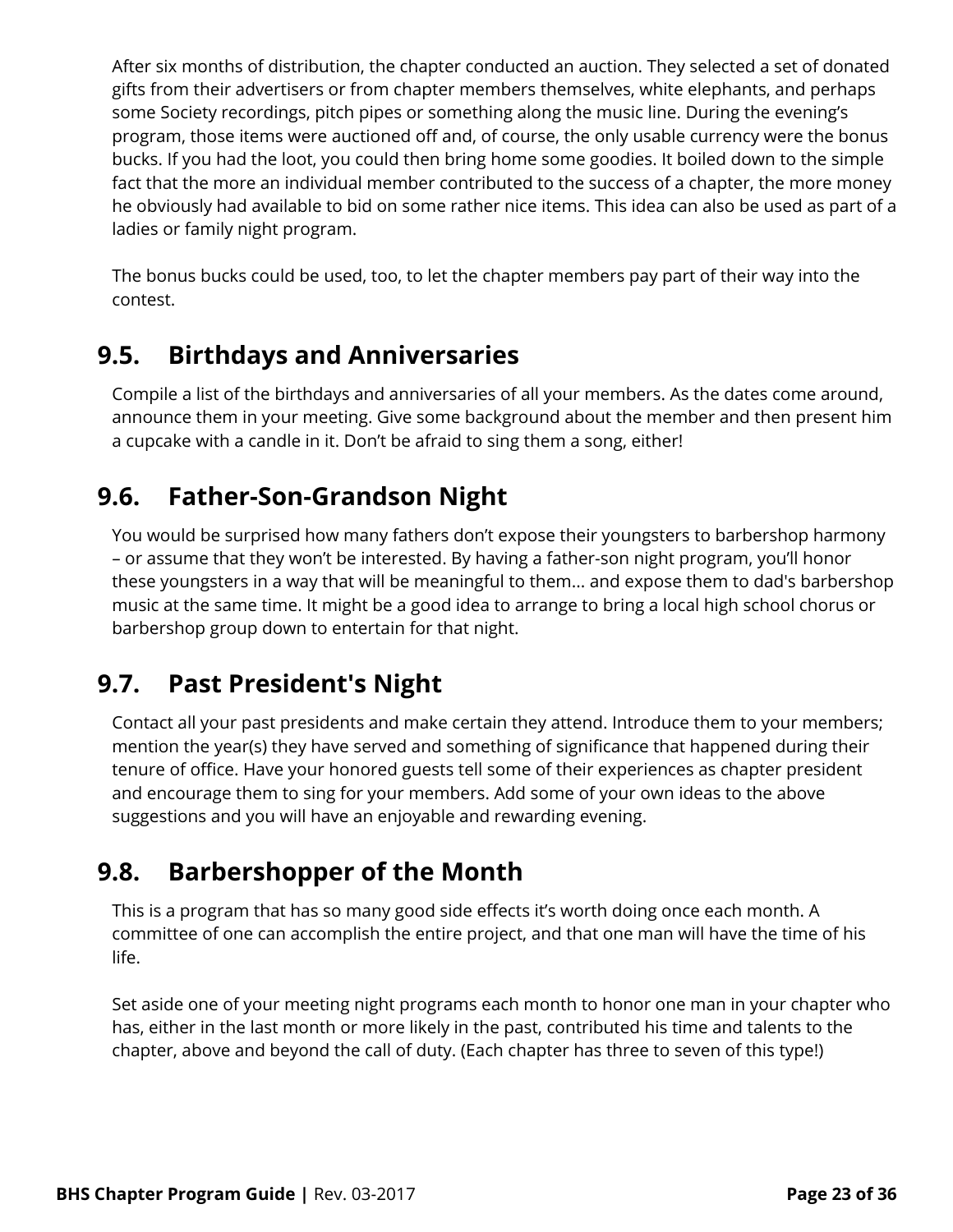Once the chairman has determined his own choice, he begins to research and develop his portfolio of facts on his target's background. He can begin by interviewing the wife of the member and in "this is your life" fashion, glean as much information as possible about the younger life of the honoree. Such facts as birthplace, place of education, highlights during courtship, etc/ when unfolded, give the entire membership an opportunity to learn a good deal more about that great guy that never misses a meeting and sings a mean baritone. Handled properly, the information can prove to be most amusing and impressive, but great care must be taken to avoid any possible embarrassment to the honoree.

If possible, perhaps the parents or the man's employer may be secretly brought into the final program. Photos taken during childhood are always interesting, as is unusual information the chapter may not know about.

On the scheduled night, after the break, the chairman kicks things off by having the director lead the chapter in one or two barbershop chestnuts. Then he reminds the assembled that this night's program is the Barbershopper of the month. (In almost all the chapters which practice this method, the members do not have to be reminded. This is one night no one misses... after all... it may be you!) Perhaps he can pass around a photo of a baby, three month old, resting coquettishly on a white bear rug.

Naturally, the members will be making cracks about whom they think the model in the picture is. Perhaps someone will accidentally call out the name of the honoree: "Oh, that's gotta be Frank Barbershopper!" If so, the acknowledgement is made... Frank is called forth to be honored as... the Barbershopper of the Month.

In due course, then Frank's story is told, bit by bit. In between introducing his wife, children, parents and perhaps employer, his background is highlighted to the chapter, letting each man know his friend a little better. In addition, the director leads the chorus in two of Frank's favorite songs and, likewise, the local chapter quartets dedicate a number or two to Frank.

Needless to say, you have taken the time to honor a man in your chapter and simply, to say thanks for all his contributions to the welfare of barbershopping.

Finally, Frank should be presented with some tangible memento of the evening. Some chapters give the recipient a tape recording of the event. Others, a trophy of some nature. We suggest something in good taste, handmade, perhaps, by one of your more talented hand-craftsmen in your chapter. In this case, it truly is the thought and not the price that counts.

### <span id="page-23-0"></span>9.9. Invite 'Outsiders'

Ask outside performing groups to visit and perform for your members (magicians, bagpipers, square dancers, etc). Be considerate, be courteous. Do not rehearse in front of the guests, unless they want to see you in action. You may reciprocate with a brief chorus and/or quartet performance.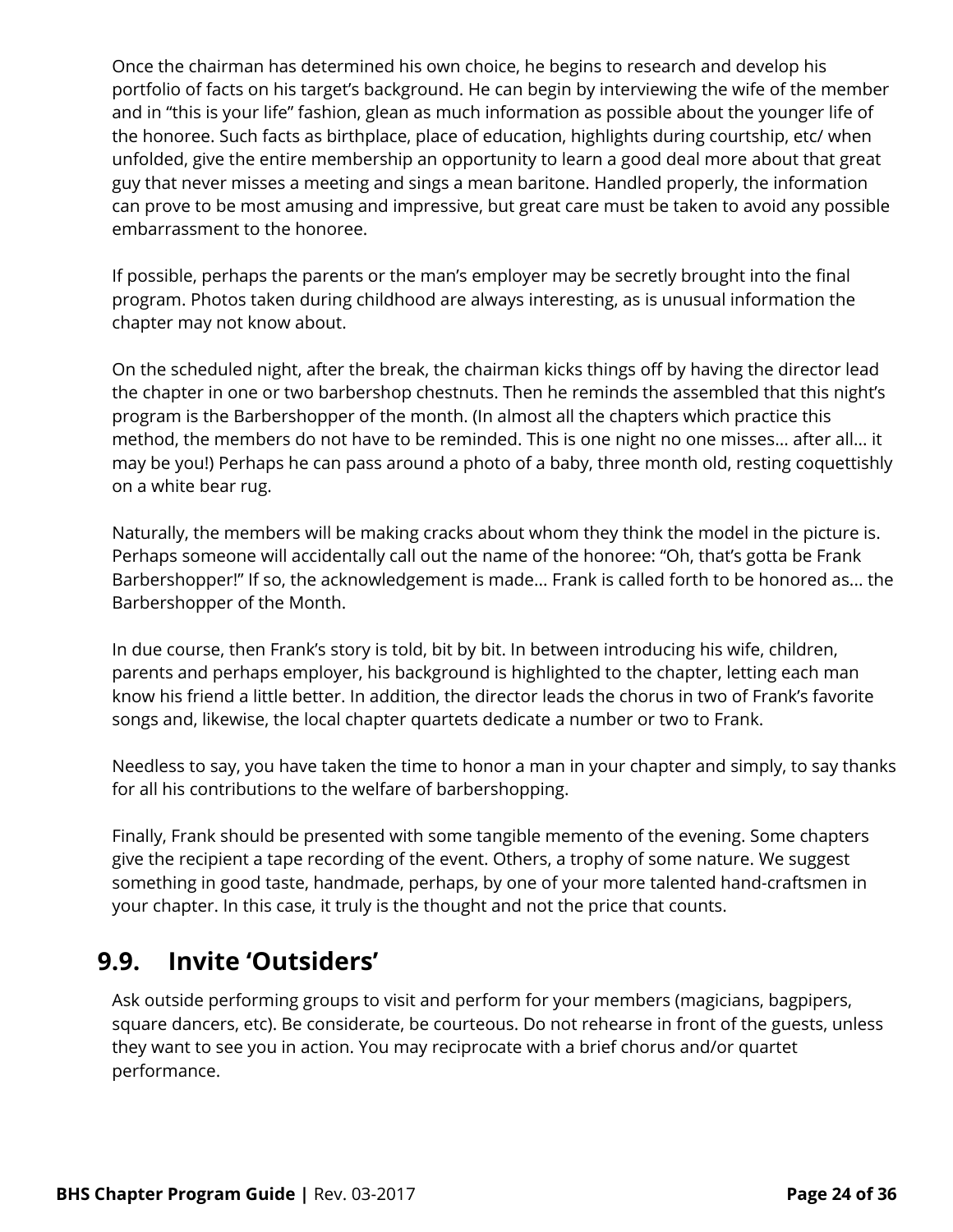### <span id="page-24-0"></span>9.10. School Guests

Our members have their fair share of children, and many of these children engage in musical activities in their schools. Invite these school groups to make an appearance at one of your chapter meetings. Let them entertain you and let your chapter entertain them. Remember, though; don't overdo it as far as the chapter is concerned. Let the kids have equal time. A program of this kind not only lets the kids and their schools know we appreciate their efforts, but it also establishes an identity we too many times fail to establish. Incidentally, plan to end this meeting no later than 9:00 PM.

### <span id="page-24-1"></span>9.11. Charter Member Night

Look through your records (or contact the Society Office) and invite all your chapter's charter members (whether or not they are still active) to one of your meetings. Have a planned program, using one of the ideas in this manual, with gang singing, quartet singing followed by woodshedding. For an additional fine touch, do a little research to find out some of the songs the chapter sang during its first year and provide copies for the chapter to sing. If you don't push too hard, but just show them the typical hand of barbershop friendship, this might be just the move needed to get them back in the chapter if they haven't been active.

### <span id="page-24-2"></span>9.12. Ladies Amateur Night

This one takes some planning. It should turn into quite a variety show. No vocal quartets allowed unless they are mixed!

Find out which of your members and their wives play musical instrumental; Dance (soft shoe, tap, etc.); Sing (solo or duet, that that is); Pantomime; Juggle; Perform magic; Do imitations.

Then work up a good, fast-moving program to run about an hour. You might start the evening off with some gang singing and arrange for some kind of simple refreshment to follow the program.

A good suggestion is to include a couple of wives on your program committee, in general!

### <span id="page-24-3"></span>9.13. Old Timers' Night

If your chapter is more than five years old, chances are you have some former members still in town who had to drop out in the past for one reason or another. By having an old timer's night (with old chorus photos, etc.) you're liable to entice these dropouts back into regular attendance again. Send formal invitations to make the evening a big blowout! These former members will consider it an honor to have the chapter remember them with the event.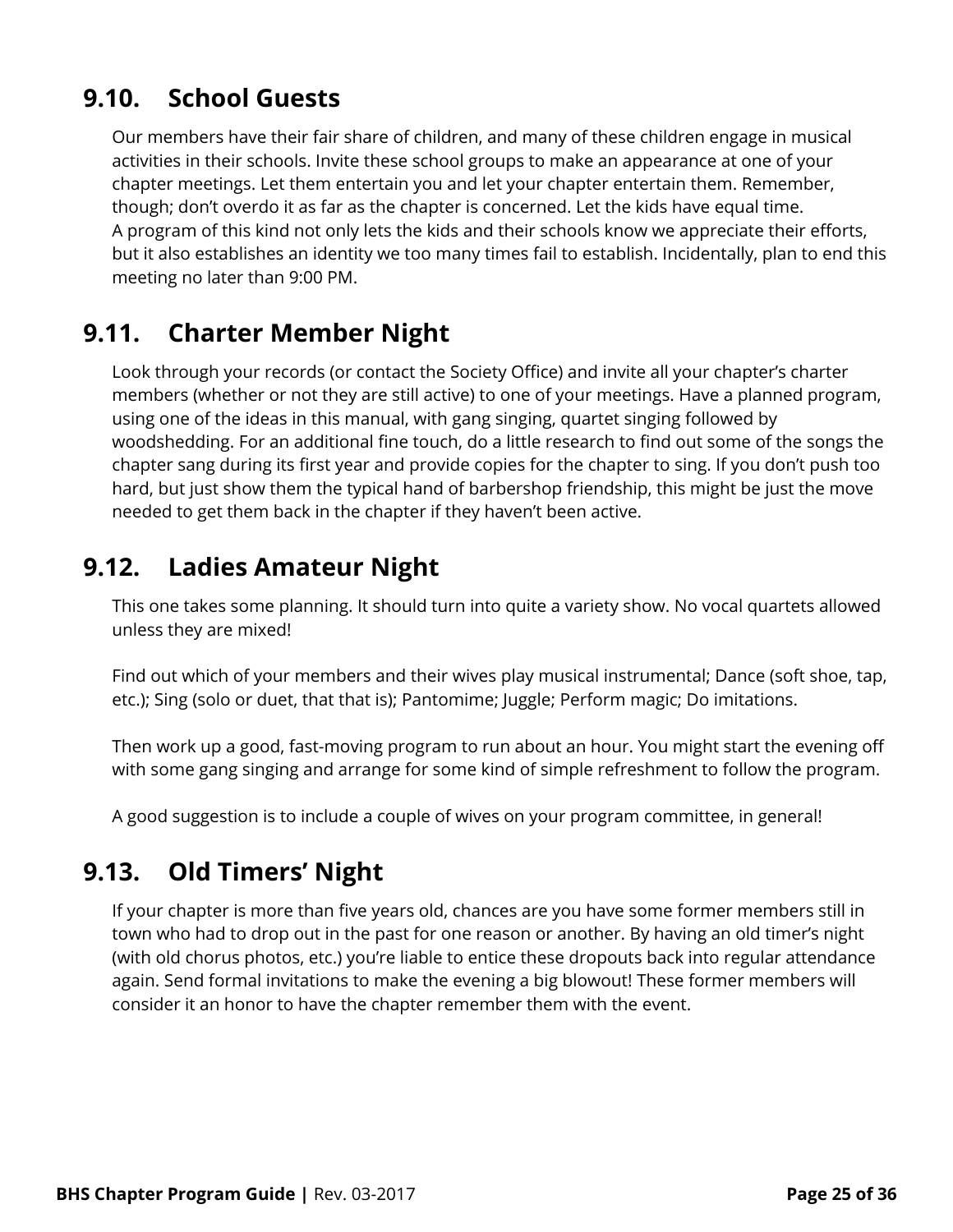### <span id="page-25-0"></span>9.14. Visit a Neighboring Chapter

This takes planning to arrange the visit (transportation). You can go the route of only informing the peer chapter president that you'll be attending, and ask him to keep it a surprise for the other chapter members! OR you can see if the other chapter is willing to host and provides the hall, directions, seating, entertainment and snacks. You can volunteer to help in any way you wish. Promote the affair to your men and the visitors.

### <span id="page-25-1"></span>9.15. Family Night

Have something for everyone. Invite wives and children. Have something to eat (if not a dinner). Seek out entertainment from outside the chapter, if possible to allow families to be together. This can be a picnic, a potluck dinner, a Christmas dinner or just a fun gathering just let your families know you appreciate their letting you out to sing with these guys. Every member introduces his family. Name Tags are optional. Who knows, you might find new friends.

### <span id="page-25-2"></span>9.16. Advertisers Appreciation Night

This one pays dividends. They call it "advertiser's appreciation night" and here's how it works. Within two weeks following the annual chapter show, merchants who advertised in the show program are invited to a regular chapter meeting. Because the chorus is well prepared, they entertain the guests with their show numbers, and the guests are then invited to participate with the chorus in gang singing.

If you wish, you could also engage them in a short rehearsal of a new song, making certain it is not too difficult, so that the guests can capture a part of the flavor of a normal rehearsal.

At the close of the meeting, you might serve a light lunch. You'll find that the merchants will look forward to these events, and you will experience very little difficulty in reselling program ads to the same customers next year. Some chapters have found that merchants turn out to be some of the greatest ticket sales boosters.

You could also send each merchant a Christmas thank-you card with a picture of the chorus thereon. It's good public relations as well.

### <span id="page-25-3"></span>9.17. Strictly Not-A-Barbershop Night

Many of your chapter members may be musically talented or have interest in music other than barbershop – and yet they never publicize the fact. By having a kind of talent night, where your members (maybe in the company of their wives) show their talents in other areas of entertainment (ventriloquism, musical instrument, marionettes, dancing, etc.), you provide an evening of fun, entertainment and surprise.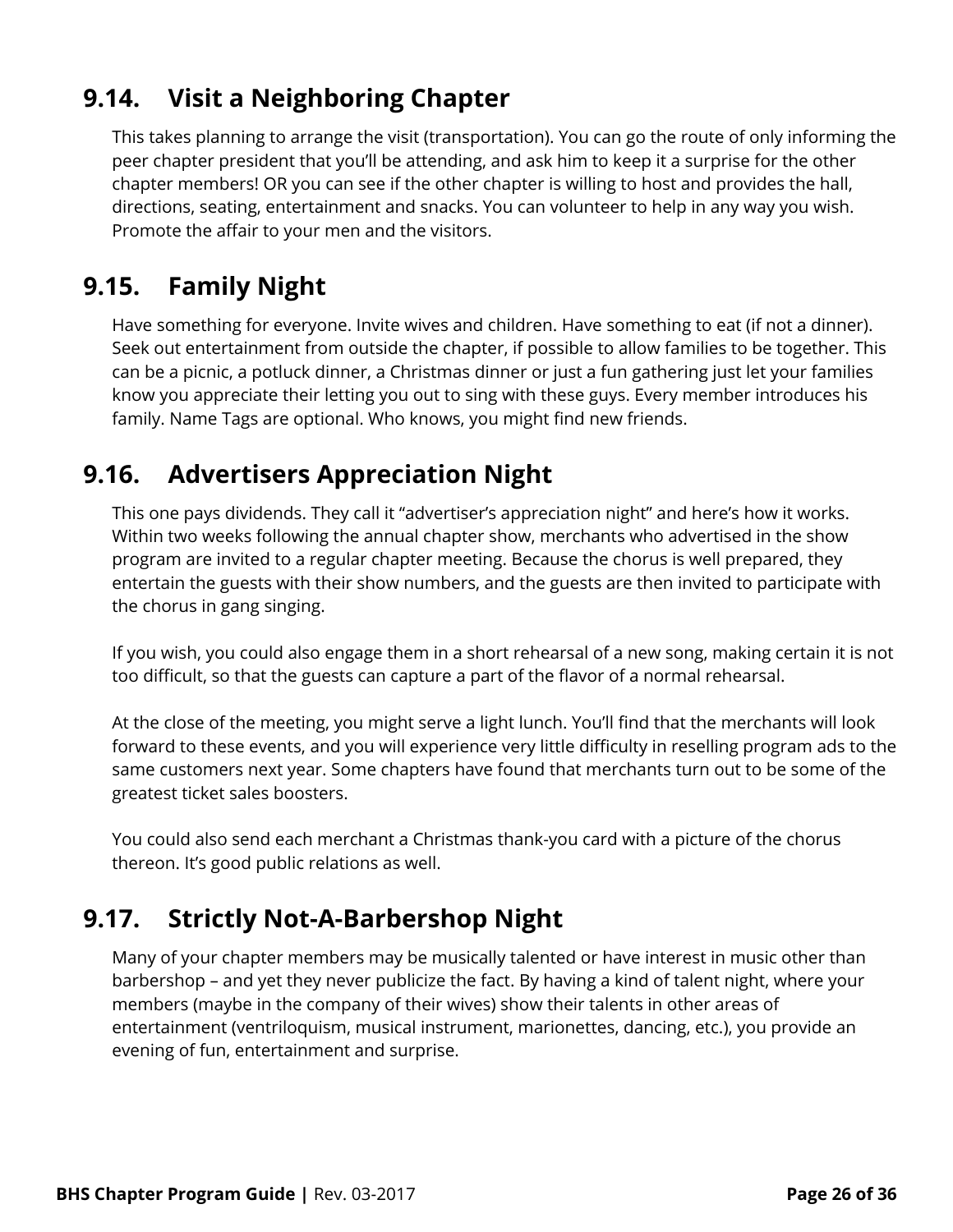### <span id="page-26-0"></span>9.18. Mystery Night & Fooling Them...

Tell your members in advance that on a given date you are going to have a "mystery night." They'll think some other chapter is going to visit you or that you are going to visit another chapter.

Secretly contact the wives, girl-friends or significant others of the members and ask them to prepare a potluck snack. Don't use your regular meeting place, get another location. Have the members meet at an appointed place just as though you were going out of town. Proceed to the hall and look at the amazement on the faces of the members when they find the wives and girlfriends there with the snack laid out.

IMPORTANT: Keep the evening social. No formal rehearsal just gang singing, woodshedding and everybody talking when there is no singing going on.

The chapter which tries this likes it so much they are making it an annual affair. Only problem  $$ getting the significant others to keep the secret!

### <span id="page-26-1"></span>9.19. Lights Out and Listen

When the new district or international championship chorus recording is available, bring it and something to play it on. Have all members sit in their chairs, turn out the lights, and turn up the sound. Let your members soak in the great sounds of those top choruses in the dark with no distractions. It'll inspire them to try to imitate the beautiful sounds made by larger, more proficient choruses.

# <span id="page-26-2"></span>10. A Barbershop Founder's Month program

Definitely for the month of April! (Do you know why?) But obviously, not required only in April. You can try this at a different time of the year, too!

The following quiz program is a fitting program to honor the Society's founder and, at the same time, remind ourselves of the facts we should remember about our chapter, our district and our Society.

**Note:** This program is most successful if you plan to drop tidbits of information throughout a year... such as the answers to this quiz. It usually is not successful if you try doing this 'cold'.

Invite multiple chapters to participate if you'd like, but definitely ensure there is an audience to react and cheer on the members!

Set up your members in four teams. You can do this by voice parts, or drawn by lot or any method you desire.

The four teams should stand in front of and face the audience, with a moderator standing in the middle.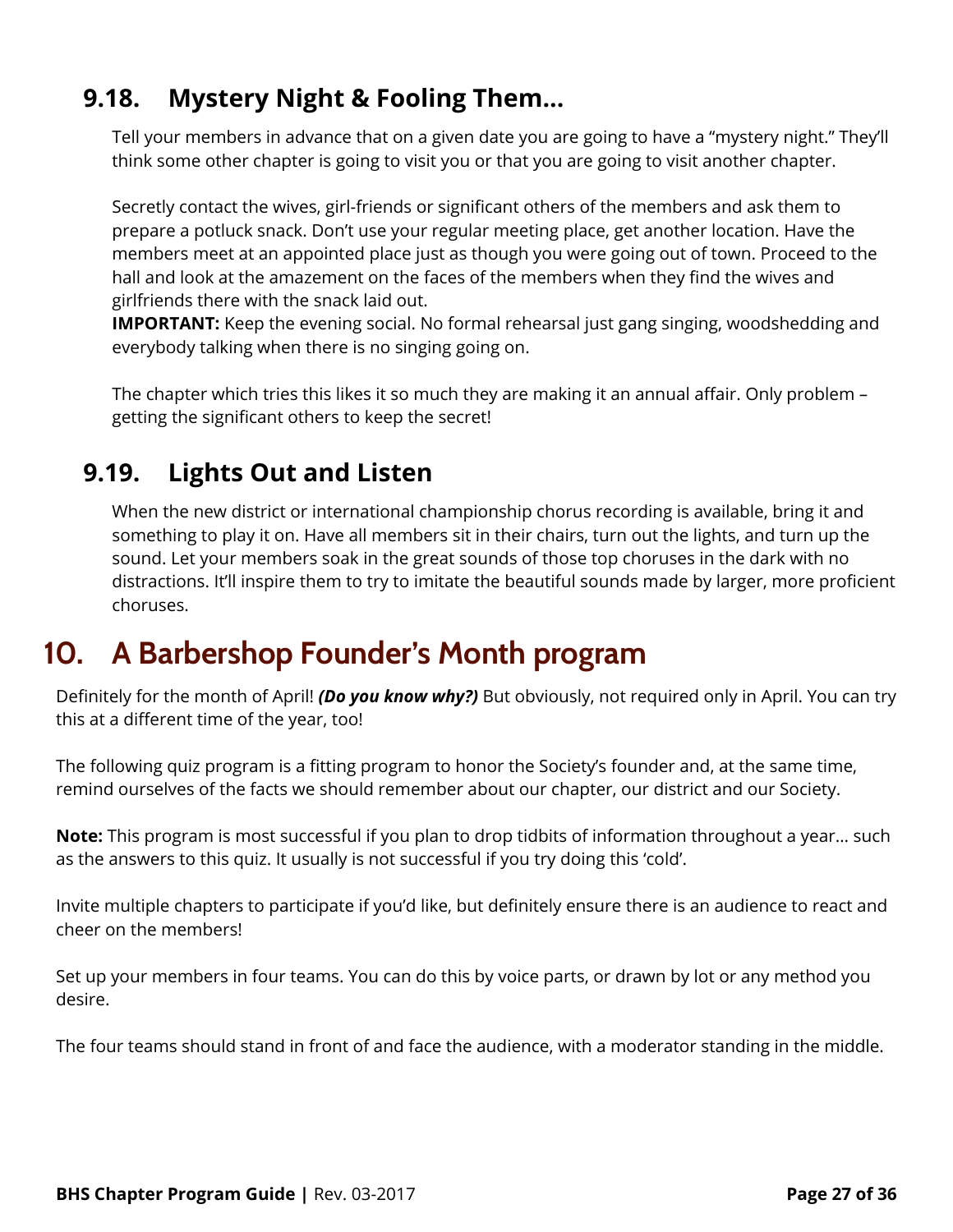Four containers should be used to hold the cards bearing the questions (and answers). One for each of the categories;

- Chapter
- District
- International
- General

The first question should be taken from the chapter category and asked of the first man on the team. If answered, the next question is drawn from the same category and asked of the first man on the second team and so on. The second question is then taken from the district category and handled in the same manner and so on with the third and fourth questions, then begin again.

As each man misses, he returns to the audience... the next team, then is given the opportunity to answer, then the next. If no team can answer, the audience is asked. If still no answer, the moderator should give it.

The last man of a team, however, even though he may fail to answer, will remain at the front of the room until only one man remains from each team. (You guessed it – there is a quartet!)

Call-out that there is a quartet now up front… our history began there, and continues to be integral in the advancement and preservation of our organization.

Further treatment of a quiz program of this kind may be varied in a number of ways – with or without prizes of some kind. Example questions, which can be used, are listed below:

#### <span id="page-27-0"></span>Chapter Category Example Questions:

- What was the year the chapter was chartered?
- Name five past chapter presidents.
- What quartets appeared on last year's show?
- What songs did the chorus sing on last year's show?
- When do the chapter officers take office?
- What is the chapter membership number?
- How many charter members are now in the chapter? (Name one.)
- Who was the chapter's first president?
- When did the chapter produce its first show?
- Name one quartet that appeared on the first chapter show?
- What was the name of the sponsoring chapter?
- Who was the chapter's first chorus director?

#### <span id="page-27-1"></span>District Category Example Questions:

- Name the district president and his chapter.
- Name the district's immediate past president.
- Name the district vice president(s).
- Name the district secretary.
- Name the district treasurer.
- Name the current district quartet champion and their chapter.
- Name the current district champion chorus.
- Where was last international preliminary contest held?
- Where was the last district contest held?

#### BHS Chapter Program Guide | Rev. 03-2017 **Page 28 of 36** Page 28 of 36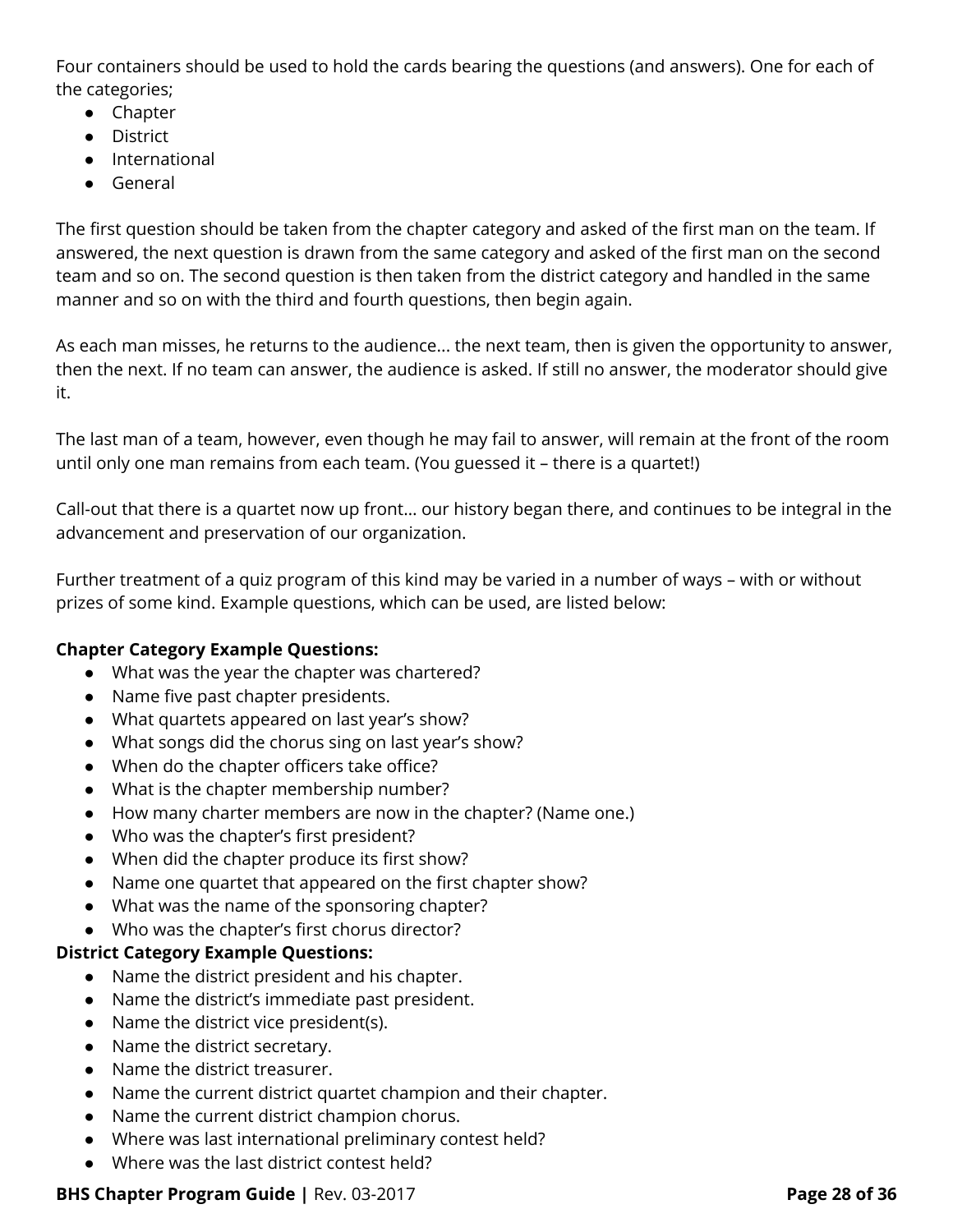- Where will the next district contest be held? When?
- Where and when will the next International preliminary contest be held?
- When was district chartered? (Year)
- Who elects the district board of directors?
- Who elects the district officers?

#### <span id="page-28-0"></span>International Category Example Questions:

- Name the current international president.
- Name the international executive director.
- Name one other staff member at the international office.
- What is the name of the international office?
- Where is the current international office?
- When was the Society founded? By whom? (O.C. Cash, 1938.)
- What is the "birthday" of the Society? (April 11th)
- Where was the most recent international convention held?
- Name the current international quartet champion
- Name the current international chorus champion
- Name the first international quartet champion (The Bartlesville Barflies)
- Name the first international chorus champion (Great Lakes Chorus)

#### <span id="page-28-1"></span>General Category Example Questions:

- How many current songs are in the repertoire of the chorus?
- How many flats are in the key of F?
- How many ledger lines are on a staff?
- How many judging categories are there in the Barbershop Harmony Society Judging system?
- Name the judging categories of the Barbershop Harmony Society
- What does crescendo mean?
- An interval that is eight notes apart if called?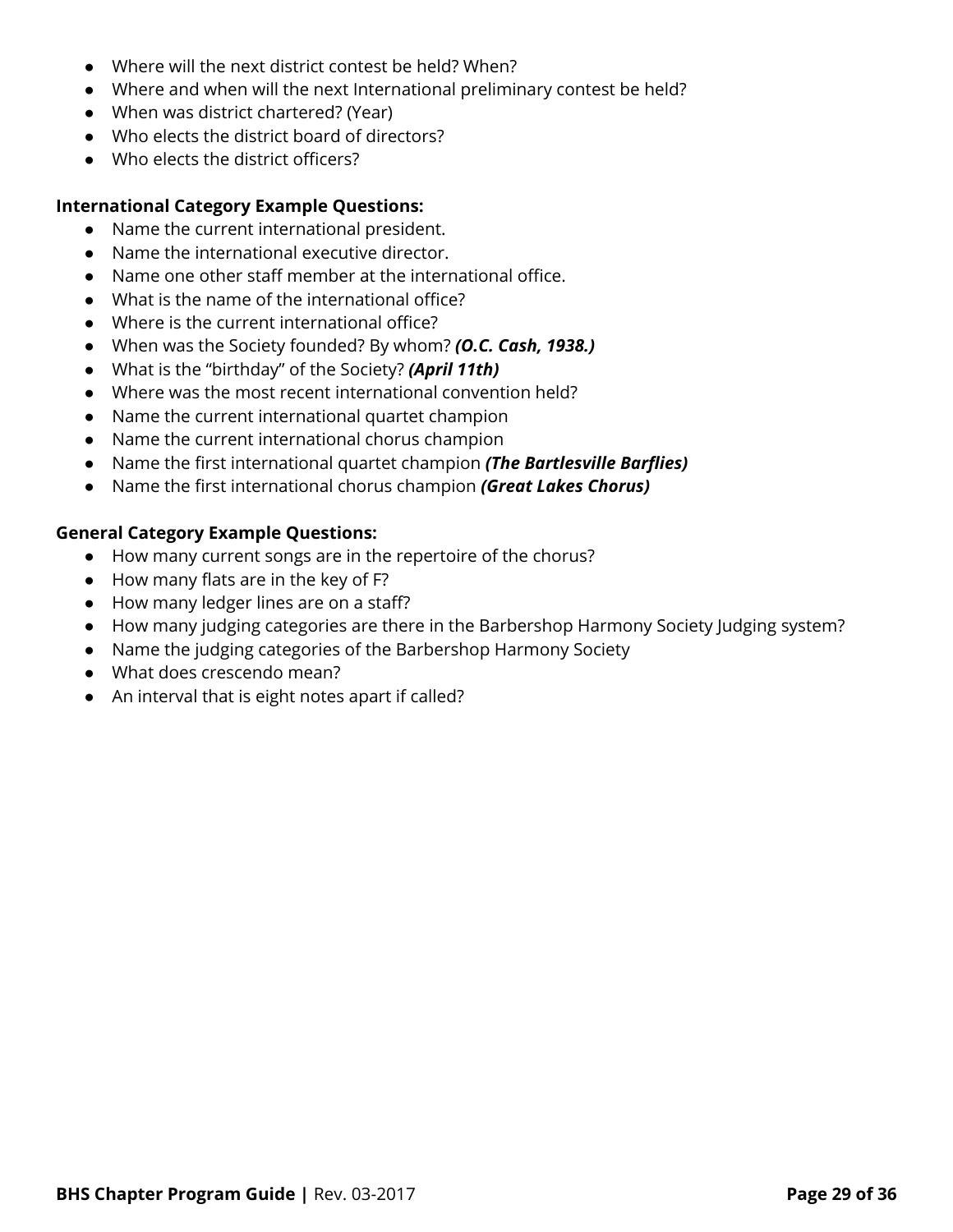# <span id="page-29-0"></span>11. Leadership

Leadership is a quality that develops with time. It is the ability to inspire and help others work together toward a goal. Leadership is bestowed by others recognizing ability.

There are three primary styles of leadership that appear in our Chapter Meetings:

- Democratic- encourage equal participation and uses when the subject under consideration is controversial
- Permissive- open and free-wheeling meetings in which all can talk whenever they want to, and usually do.
- Authoritative- directing the meeting with an iron hand. Used when the subject under consideration consists of "open and shut" items that can be handled in short order.

The leader must define the goals of the group and provide an environment for achieving them within the scope of the Chapter Bylaws, Mission, Vision and identity.

### <span id="page-29-1"></span>11.1. Effective Leadership

Effective leaders strive to be good communicators. An effective leader can make the leadership function appear easy through:

- Preparation
- Practice
- diplomacy

A leader must set an example for others to follow. They should help settle differences and disagreements by encouraging a spirit of cooperation. They can introduce new ideas that help solve problems.

### <span id="page-29-2"></span>11.2. Benefits of Developing Leadership Skills

Leadership skills can help:

- Achieving group goals by focusing everyone's energy on the task at hand.
- Grow professionally, since leadership skills can be applied in any line of work.
- Enjoy personal growth and satisfaction, from knowing that you are making a difference in the world around you.

### <span id="page-29-3"></span>11.3. Types of Communication

Communication is the art of the successful conveying or sharing of ideas and feelings. This is usually done through:

- Written- Sent through letter, report, email, etc.
- Spoken- Transmitted by phone, formal speaking in front of the group, and conversation
- Unwritten/Unspoken- Based upon the communicator's tone of voice, mannerisms, language, etc.

Communication is the key to developing and using all other leadership skills, as people can't work together without communicating.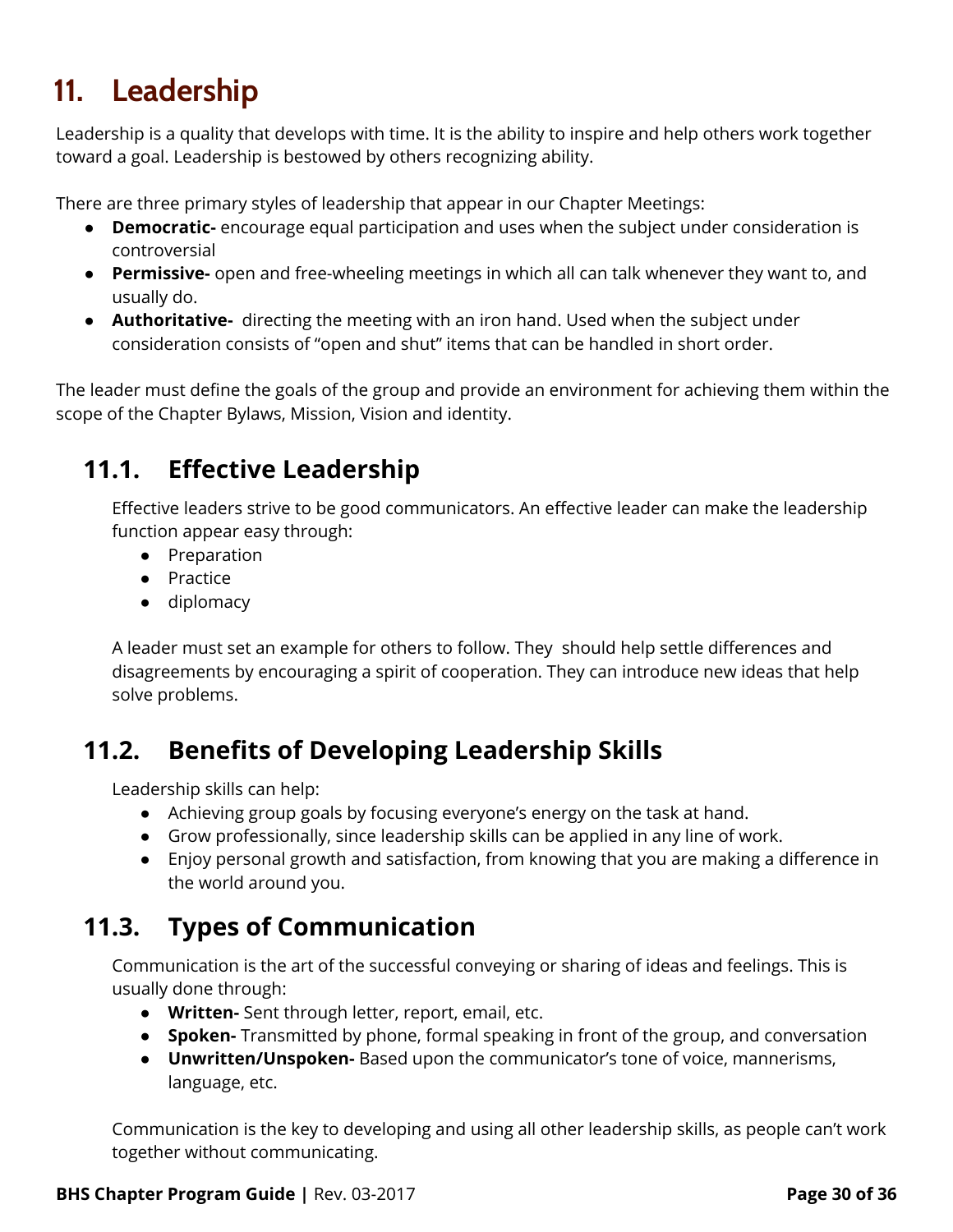### <span id="page-30-0"></span>11.4. Effective Communication Tips

- Develop your speaking skills. Speaking, whether to an individual or to a group, is a skill that improves with practice.
- Be timely. Present only information that's current and relevant. Make it a point to be on time and stick to the schedule.
- **Practice active listening.** Be courteous and pay attention to what's being said. Take notes and ask questions if you are unsure.
- Keep a positive attitude. Smile! Even if you disagree with what's being said, don't let your emotions interfere with clear thinking. Summarize without interjecting your opinions.
- Be Brief. Stick to the subject at hand to avoid confusing your members.
- Be Accurate. Check all the facts before making any comment.
- **Keep it simple.** Don't use confusing terminology or unnecessary explanations
- **Goodwill.** Chapter members will take their tasks more seriously if you demonstrate that you're more interested in group goals than in your own personal agenda.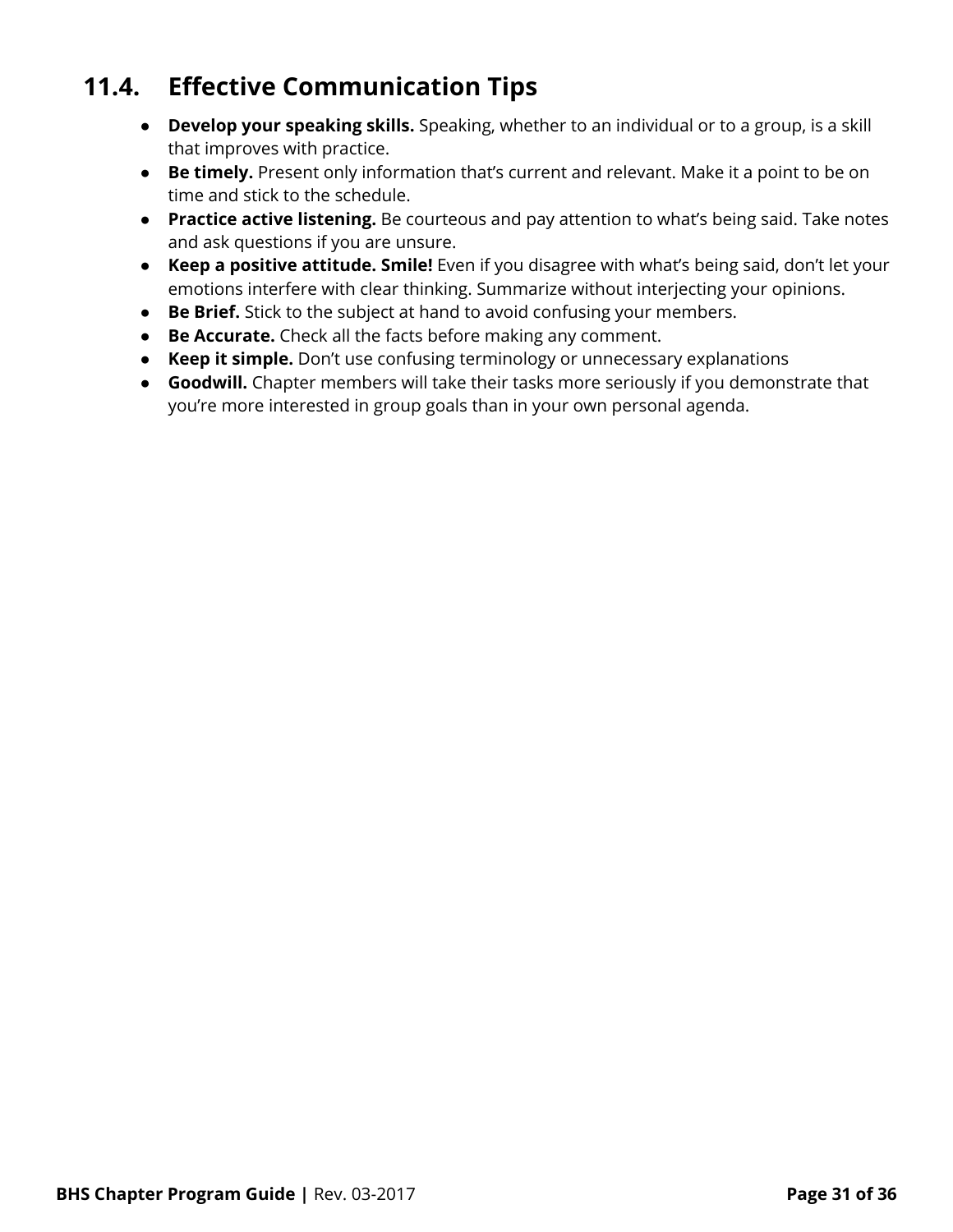# <span id="page-31-0"></span>Appendix I. Sample Chapter Planning Calendar

The below is only an sample in how to document your plan for a year. By no means is this a template or 'cookie-cutter' recommendation to follow programming-wise.

| Week #         | Date:           | <b>Event/Activity/Focus:</b>                                              | <b>Planning Person</b><br><b>Responsible:</b> |
|----------------|-----------------|---------------------------------------------------------------------------|-----------------------------------------------|
| $\mathbf{1}$   | 01/01           | New Year's Day (No Rehearsal)                                             |                                               |
| 2              | 01/08           | Woodshedding & Ear Singing                                                | Joe Barbershopper                             |
|                | $01/13 - 01/14$ | District Leadership Academy                                               |                                               |
| 3              | 01/15           | <b>Quartet Activity: Rotating Quartets</b>                                | Josh Doe                                      |
| 4              | 01/22           | Not-A-Barbershop-Night: Bagpipers                                         | Allan Fig                                     |
|                | 01/27           | <b>Chapter Planning Meeting</b>                                           |                                               |
| 5              | 01/29           | <b>Singing Valentines: Quartet Auditions</b>                              | <b>Bruce Judges</b>                           |
| 6              | 02/05           | Judging Categories Introduction                                           | Joe Barbershopper                             |
| $\overline{7}$ | 02/12           | Singing Valentines: Quartet Showcase                                      | <b>Bruce Judges</b>                           |
|                | 02/14           | <b>Singing Valentines</b>                                                 |                                               |
| 8              | 02/19           | Barbershop Craft: Diction & Annunciation                                  | Joe Barbershopper                             |
| 9              | 02/26           | Family Night (Potluck)                                                    | Allan Fig                                     |
| 10             | 03/05           | <b>Tag Singing</b>                                                        | Josh Doe                                      |
| 11             | 03/12           | Chapter Visit to Local Food Bank                                          | Heis Aleader                                  |
| 12             | 03/19           | Barbershop Craft: Warm-Up Techniques                                      | Joe Barbershopper                             |
| 13             | 03/26           | Woodshedding & Ear Singing                                                | Joe Barbershopper                             |
| 14             | 04/02           | <b>Guest Night</b>                                                        | Heis Aleader                                  |
| 15             | 04/09           | Chapter History Night                                                     | Long Timmer                                   |
| 16             | 04/16           | Quartet Invitational                                                      | Josh Doe                                      |
|                | 04/20 - 04/21   | District Chorus Contest & International Quartet<br>Prelims and Convention |                                               |
| 17             | 04/23           | Not-A-Barbershop-Night: High School Chorus                                | Allan Fig                                     |
| 18             | 04/30           | <b>Chapter Show Preparation</b>                                           | Ima Director                                  |
| 19             | 05/07           | Chapter Visit (Hosting Local Peer)                                        | Heis Aleader                                  |
| 20             | 05/14           | Barbershop Craft: Intervals Can be Fun                                    | Joe Barbershopper                             |
| 21             | 05/21           | Show Uniform Review                                                       | <b>Caring Colors</b>                          |
| 22             | 05/28           | Memorial Day (Invite Veterans)                                            | Allan Fig                                     |
| 23             | 06/04           | Family Night (BBQ)                                                        | Lets Doit                                     |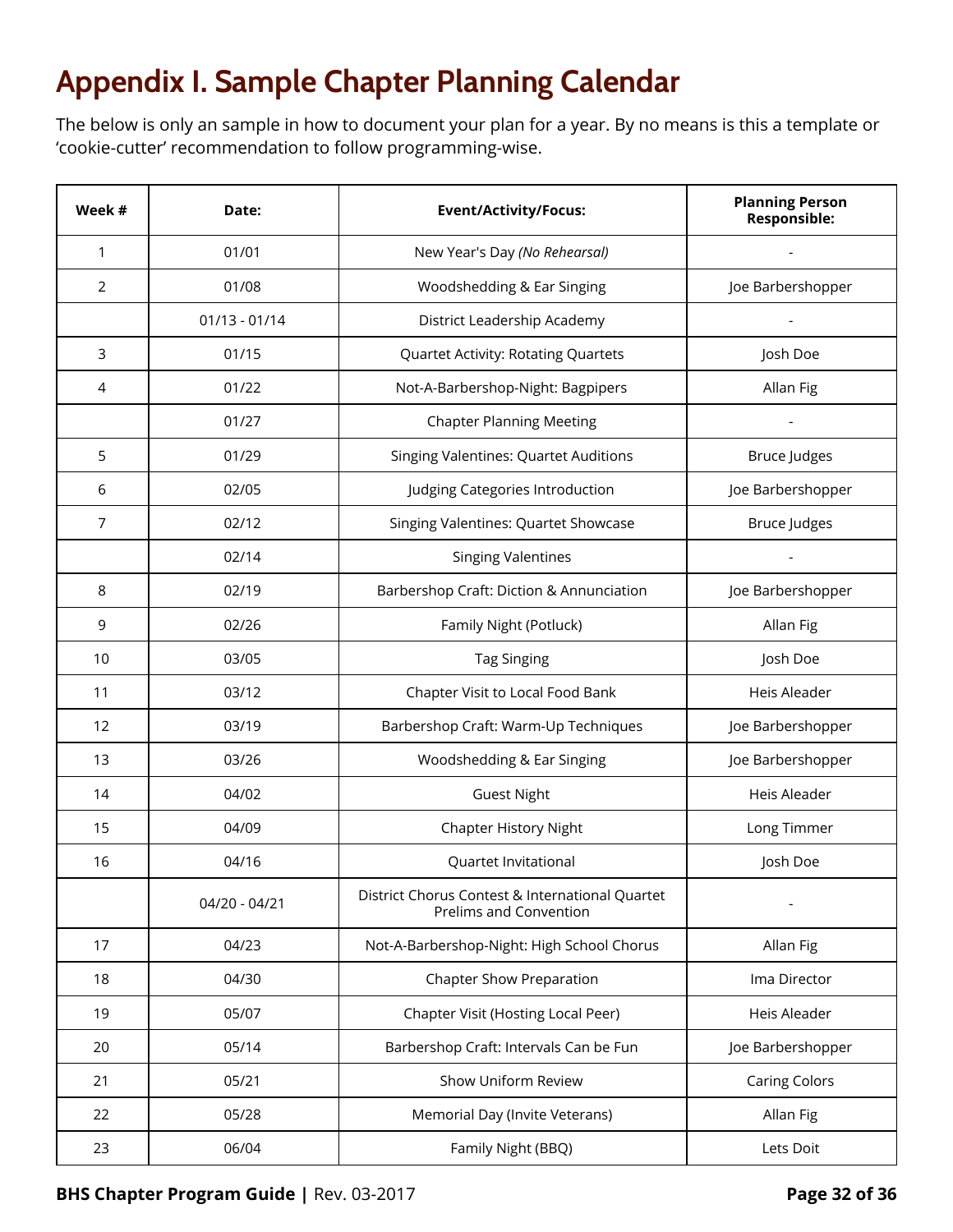| Week # | Date:         | <b>Event/Activity/Focus:</b>                | <b>Planning Person</b><br><b>Responsible:</b> |
|--------|---------------|---------------------------------------------|-----------------------------------------------|
| 24     | 06/11         | Dress Rehearsal at Show Venue               | Ima Director                                  |
|        | 06/15 - 06/16 | <b>Chapter Annual Show</b>                  |                                               |
| 25     | 06/18         | Advertiser's Recognition Dinner             | Heis Aleader                                  |
| 26     | 06/25         | <b>Guest Night</b>                          | Long Timmer                                   |
|        | 07/03 - 07/07 | Society International Convention & Contest  |                                               |
| 27     | 07/09         | Not-A-Barbershop-Night: Vaudeville          | Allan Fig                                     |
| 28     | 07/16         | Barbershop Craft: Tonal Center & Pitch      | Joe Babershopper                              |
| 29     | 07/23         | Quartet Visit                               | Josh Doe                                      |
| 30     | 07/30         | Chapter Visit to Peer Chapter               | Heis Aleader                                  |
|        | 08/04         | Xenia Corn Roast                            |                                               |
| 31     | 08/06         | Private Voice Lessons: Coaching One-On-One  | <b>Bruce Judges</b>                           |
| 32     | 08/13         | Quartetting Activity: Randomized Quartets   | Josh Doe                                      |
| 33     | 08/20         | Guest Coach: Joey Smudge                    | Ima Director                                  |
| 34     | 08/27         | Division Inter-Chapter Night                | Heis Aleader                                  |
| 35     | 09/03         | Labor Day (No Rehearsal)                    |                                               |
| 36     | 09/10         | <b>District Convention Preparation</b>      | Ima Director                                  |
|        |               | <b>District Convention</b>                  |                                               |
| 37     | 09/17         | <b>Quartet Recognition Night</b>            | Josh Doe                                      |
| 38     | 09/24         | Not-A-Barbershop-Night: Jazz Band           | Allan Fig                                     |
| 39     | 10/01         | Chapter Business (Elections & Making it Go) | Mr. President                                 |
| 40     | 10/08         | Barbershop Craft: Unit Sound                | Joe Barbershopper                             |
| 41     | 10/15         | No Program                                  |                                               |
| 42     | 10/22         | Woodshedding & Ear Training                 | Joe Barbershopper                             |
| 43     | 10/29         | Chapter Visit to Local Nursing Home         | Allan Fig                                     |
| 44     | 11/05         | Novice Quartet Practice                     | Josh Doe                                      |
| 45     | 11/12         | Novice Quartet Competition/Invitational     | Josh Doe                                      |
| 46     | 11/19         | Christmas Package Test                      | Ima Director                                  |
| 47     | 11/26         | Barbershop History Night                    | Long Timmer                                   |
| 48     | 12/03         | Christmas Performances                      | Ima Director                                  |
| 49     | 12/10         | Installation & Christmas Party              |                                               |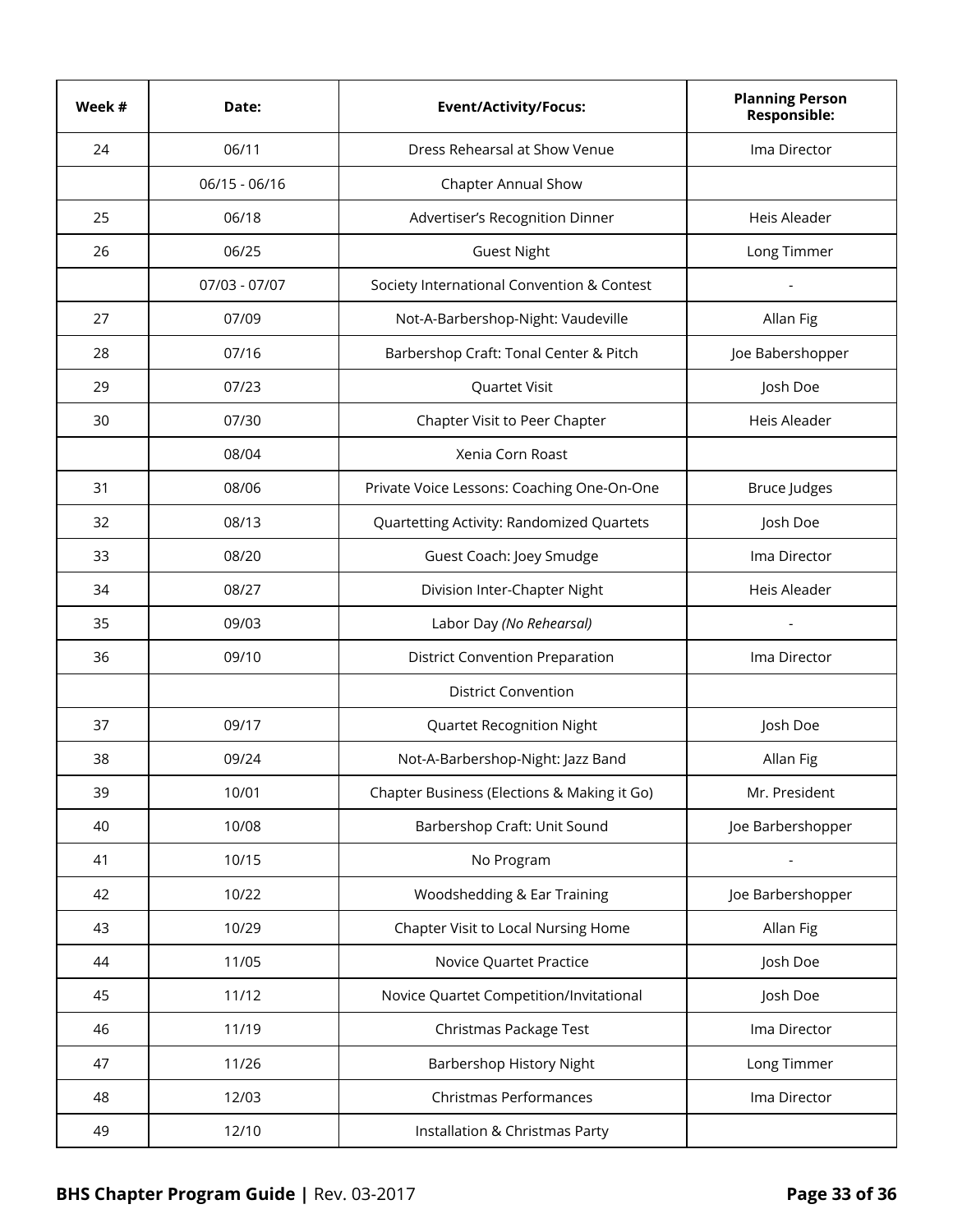# <span id="page-33-0"></span>Appendix II. Sample Chapter Program Survey

The following survey is being conducted to aid in the programming of regular meetings and other events. The opinions and suggestions obtained here will help to attain this goal. Please read all questions thoroughly and answer honestly. You do not have to sign this survey. Please write or print clearly.

| Age:   |                                                     | # of Years as a Member:                                                                         |
|--------|-----------------------------------------------------|-------------------------------------------------------------------------------------------------|
| ⊔      | Under 20                                            | □ Under 2 Years                                                                                 |
| □      | 21-35                                               | $\Box$ 3-7 Years                                                                                |
| $\Box$ | 36-50                                               | $\Box$ 8-15 Years                                                                               |
| ❏      | 41-65                                               | 16-30 Years<br>ப                                                                                |
| $\Box$ | Over <sub>65</sub>                                  | $\Box$ 31-49 Years                                                                              |
|        |                                                     | $\Box$ 50+ Years                                                                                |
|        | <b>Meeting/Rehearsal should START at:</b>           | <b>Meeting/Rehearsal should END at:</b>                                                         |
|        | $\Box$ 6:30 PM                                      | $\Box$ 9:00 PM                                                                                  |
| ❏      | 7:00 PM                                             | □ 9:30 PM                                                                                       |
| ⊔      | 7:30 PM                                             | 10:00 PM<br>❏                                                                                   |
|        | $\Box$ 8:00 PM                                      | 10:30 PM<br>◘                                                                                   |
|        | <b>Our Meetings/Rehearsals should have:</b>         | I suggest that we prioritize the following activities                                           |
|        | $\Box$ More variety of activities                   | #1                                                                                              |
|        | $\Box$ Less variety of activities                   | #2                                                                                              |
|        | □ Same as Present                                   | #3<br>the control of the control of the control of the control of the control of the control of |
|        |                                                     | #4                                                                                              |
|        |                                                     | #5                                                                                              |
|        | There should be:                                    | I suggest the following family activities:                                                      |
|        | $\Box$ More family/friend activities                |                                                                                                 |
|        | $\Box$ Less family/friend activities                |                                                                                                 |
|        | $\Box$ Same as Present                              |                                                                                                 |
|        | There should be:<br>$\Box$ More public performances | Maximum number of public performances per<br><b>MONTH should be:</b>                            |
|        | $\Box$ Less public performances                     | $\Box$ 1                                                                                        |
|        | $\Box$ Same as Present                              |                                                                                                 |
|        |                                                     | $\overline{2}$<br>❏                                                                             |
|        |                                                     | 3<br>ப                                                                                          |
|        |                                                     | $\overline{4}$<br>$\Box$                                                                        |
|        |                                                     | $\Box$<br>$5+$                                                                                  |
|        | <b>Our Assistant Directors and Other Musical</b>    | Our meetings and rehearsals need:                                                               |
|        | Leaders should be called upon:                      | <b>More Sectional Practices</b><br>$\Box$                                                       |
|        | <b>D</b> More                                       | <b>Less Sectional Practices</b><br>$\Box$                                                       |
| ◘      | Less                                                | $\Box$ Same as Present                                                                          |
|        | $\Box$ Same as Present                              |                                                                                                 |
|        |                                                     | I suggest the following to improve our musical                                                  |
|        | The chorus teaching method is:                      | program (i.e. teaching, sectionals, timing, etc.):                                              |
| $\Box$ | Working very well                                   |                                                                                                 |
|        | $\Box$ Working OK                                   |                                                                                                 |
| – ∟    | Needs work                                          |                                                                                                 |
|        |                                                     |                                                                                                 |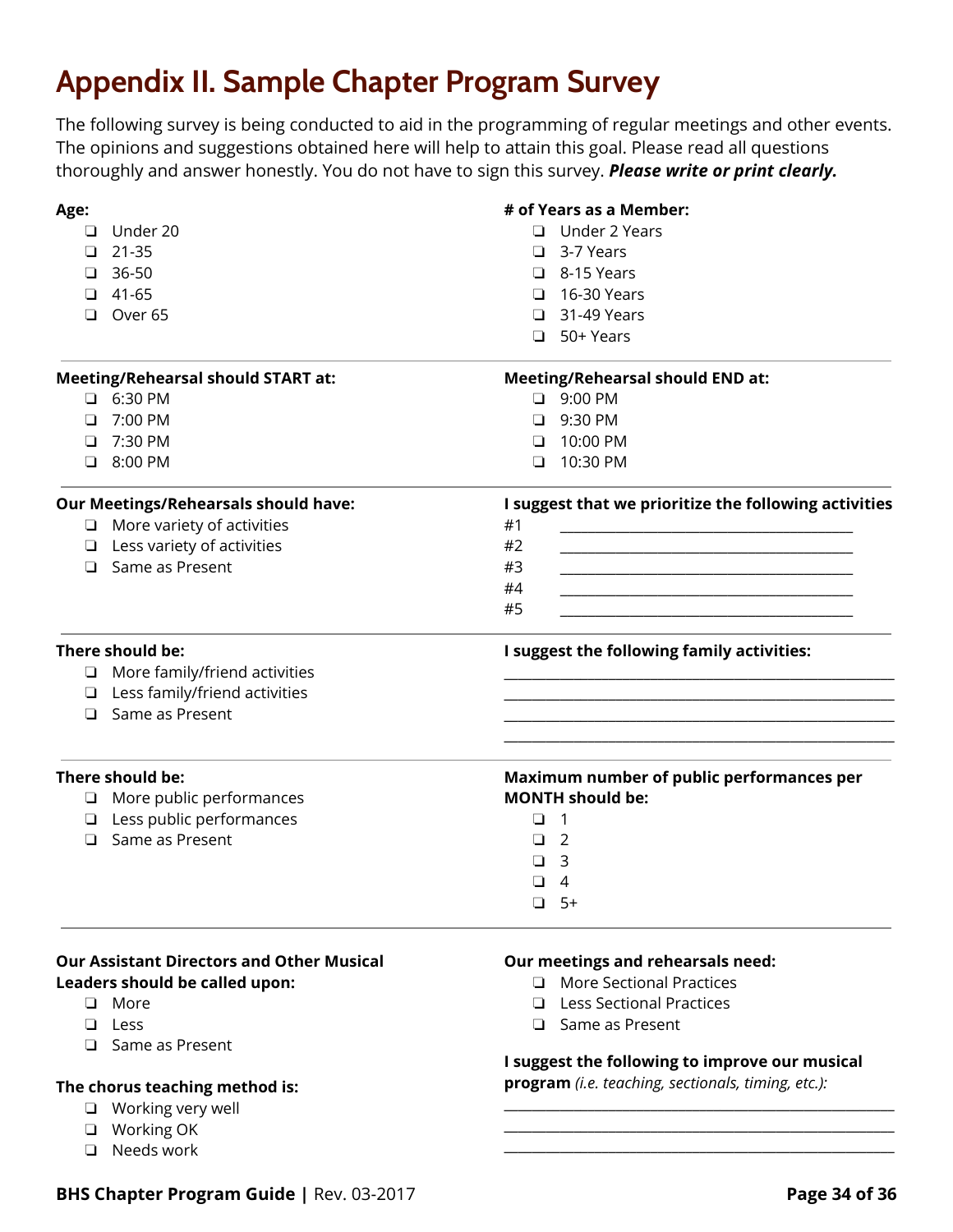#### Would you be willing to come early for practice sectional rehearsals?

- $\Box$  Yes
- $\Box$  No

#### Would you be willing to come early for practice performance/presentation rehearsals?

- $\Box$  Yes
- $\Box$  No

#### Would you be willing to come early for vocal lessons?

- $\Box$  Yes
- $\Box$  No

#### Would you be willing to come early for Barberpole **Cat singing?**

- $\Box$  Yes
- $\Box$  No

#### Would you be willing to come early for tag singing?

- $\Box$  Yes
	- $\Box$  No

#### Do you believe the chapter has made progress in the past year?

- $\Box$  Yes
- $\Box$  No

#### Please explain your answer:

**Your Name (Optional):**